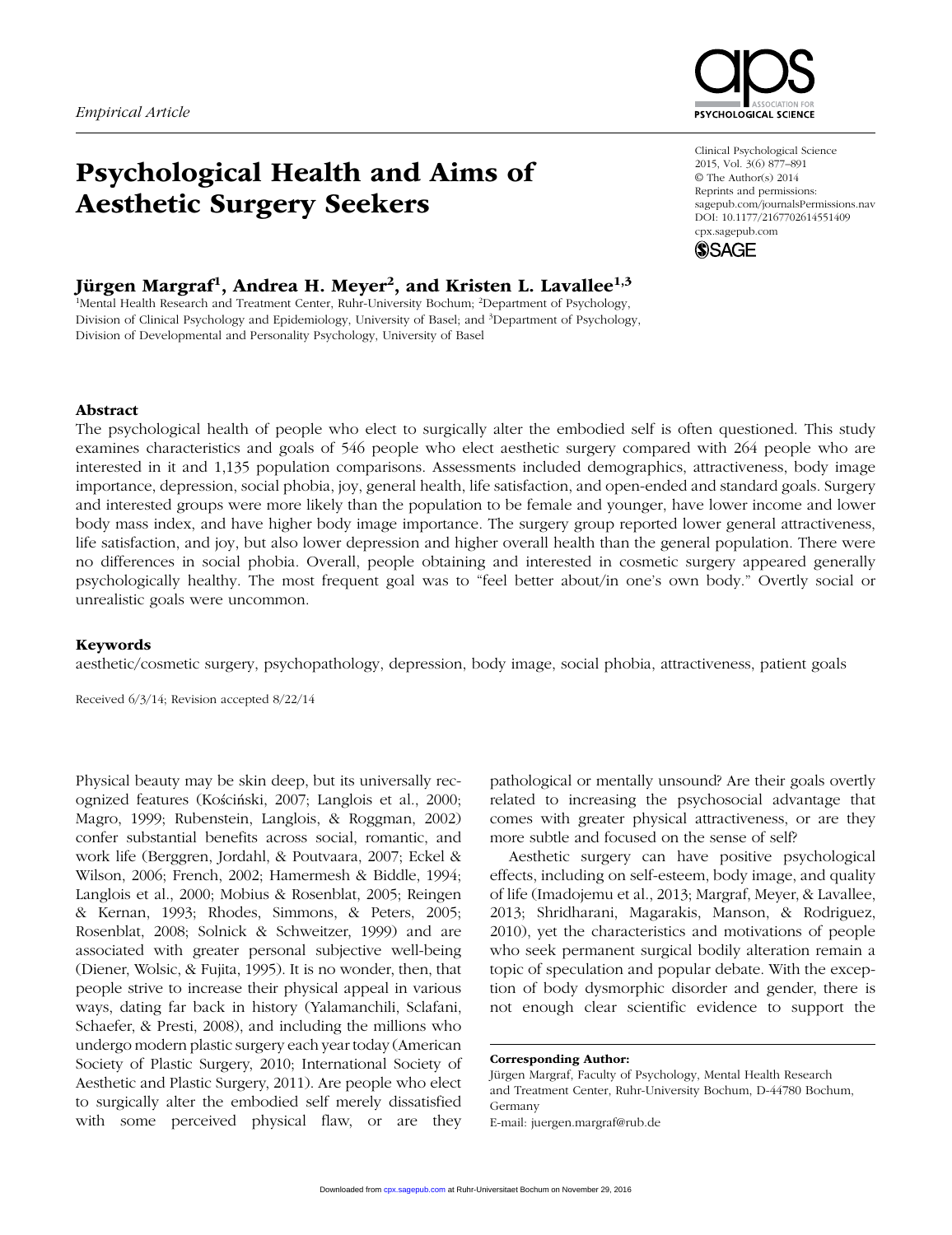influence of any particular characteristic including body image (studied only on women seeking breast surgery), demographics, or any positive characteristics such as general well-being, on seeking out cosmetic surgery (Haas, Champion, & Secor, 2008). The surgical community portrays aesthetic procedures as empowering and life-enhancing, while societal commentators purport that those who seek aesthetic surgery are superficial, pathological, or oppressed victims of a youth-, beauty-, and even race-obsessed culture, often aiming to enhance resemblance to people of a dominant ethnicity or age group (Davis, 2003; Heyes & Jones, 2009). Social scientists are only just beginning to empirically understand the psychosocial health and aims behind surgical alterations of the embodied self. The present study seeks to illuminate previously unconfirmed and unexplored aspects of the mental health and aims of those who go under the knife for beauty in the first known large-scale study to compare surgery patients against both a representative group and those who would like or are interested in surgery, but have not gone through with it.

Despite the ease of gathering demographic data, knowledge about basic demographics such as income, education, age, and sex in comparison with representative samples and with people who are dissatisfied with their looks but do not have surgery is lacking (Haas et al., 2008). One study described the typical surgery seeker as a university-educated 24-year-old woman with no prior history of plastic surgery, but was limited to rhinoplasty patients (Zahiroddin, Shafiee-Kandjani, & Khalighi-Sigaroodi, 2008). Some studies from the United Kingdom have examined factors in the likelihood of saying one would consider having cosmetic surgery in the future, such as being female (Swami, Chamorro-Premuzic, Bridges, & Furnham, 2009), or have determined that actual elective plastic surgery patients are more likely to be female than male, are in their 30s, and are likely employed (Cook, Rosser, Toone, James, & Salmon, 2006). However these studies do not compare those who do have cosmetic surgery with representative samples or those who are interested but choose not to go under the knife.

Some research indicates that seekers of aesthetic surgery tend to be more dissatisfied with their bodies in general, not just with the specific operated feature, than people who do not seek aesthetic surgery (Grossbart & Sarwer, 2003). However, existing studies reviewed in Grossbart and Sarwer (2003) showing general dissatisfaction are out of date and focused solely on breast augmentation (Baker, Kolin, & Bartlett, 1974; Beale, Lisper, & Palm, 1980; Schlebusch, 1989; Shipley, O'Donnell, & Bader, 1977). More recent research indicates that patients may not be more dissatisfied in general, but rather more dissatisfied with the specific feature they are seeking to change (Sarwer, Bartlett, et al., 1998; Sarwer, Wadden, Pertschuk, & Whitaker, 1998). Whether they place increased importance on body image in general as compared with those who do not seek surgery is not entirely confirmed, as patient studies so far have examined only breast surgery patients (Grossbart & Sarwer, 2003; Haas et al., 2008; Sarwer, Wadden, & Whitaker, 2002). One large-scale study of nonpatients indicated that there is no difference in body image in those interested in versus not interested in cosmetic surgery (except for those interested in liposuction, who do have lower body image; Frederick, Lever, & Peplau, 2007), but this study did not examine actual patients. Another study indicated that among college women, more body image importance and internalization of media images were related to favorable attitudes toward cosmetic surgery, but again did not assess the impact on actually undergoing surgery (Sarwer et al., 2005).

Clinical diagnoses may be an indicator of body satisfaction in cosmetic surgery patients. Indeed, seekers of cosmetic surgery tend to be more likely to be preoccupied with their own physical flaws to the clinical degree required for a diagnosis of body dysmorphic disorder (BDD), with approximately 5% to 15% of seekers of cosmetic surgery meeting criteria for BDD, in contrast with a prevalence rate of approximately 1% to 2% in the general population (Crerand, Franklin, & Sarwer, 2006; Sarwer & Spitzer, 2012). However, as 91% of aesthetic surgery patients with BDD do not find their symptoms alleviated postsurgery, a BDD diagnosis is actually considered a contraindication to aesthetic surgery (Crerand et al., 2006). That is, people seeking cosmetic surgery are discouraged from pursuing it in the presence of a BDD diagnosis, and are often declined surgery and encouraged to seek therapy instead.

Some studies indicate that seekers of aesthetic surgery may be more likely to display psychopathology in forms other than BDD as well. For example, in one study comparing cosmetic surgery patients to patients receiving other types of surgery, cosmetic surgery patients were more likely than non–cosmetic surgery patients to report a mental health diagnosis history (19% compared with 4%) and use of psychiatric medication (18% compared with 5%), with most reporting depression as the primary diagnosis (Sarwer et al., 2004). One review specifically of depression in aesthetic surgery patients indicated prevalence rates of about 20%, 5 times higher than found in the general population (Ambro & Wright, 2010), and another more general review across 65 studies found increased narcissistic (grandiosity, need for admiration; 25% of patients compared with 1% of general population) and histrionic personality (attention seeking and excessive/unstable emotions;10% of patients versus 1.8% of the population) disorders in addition to BDD (5%–15%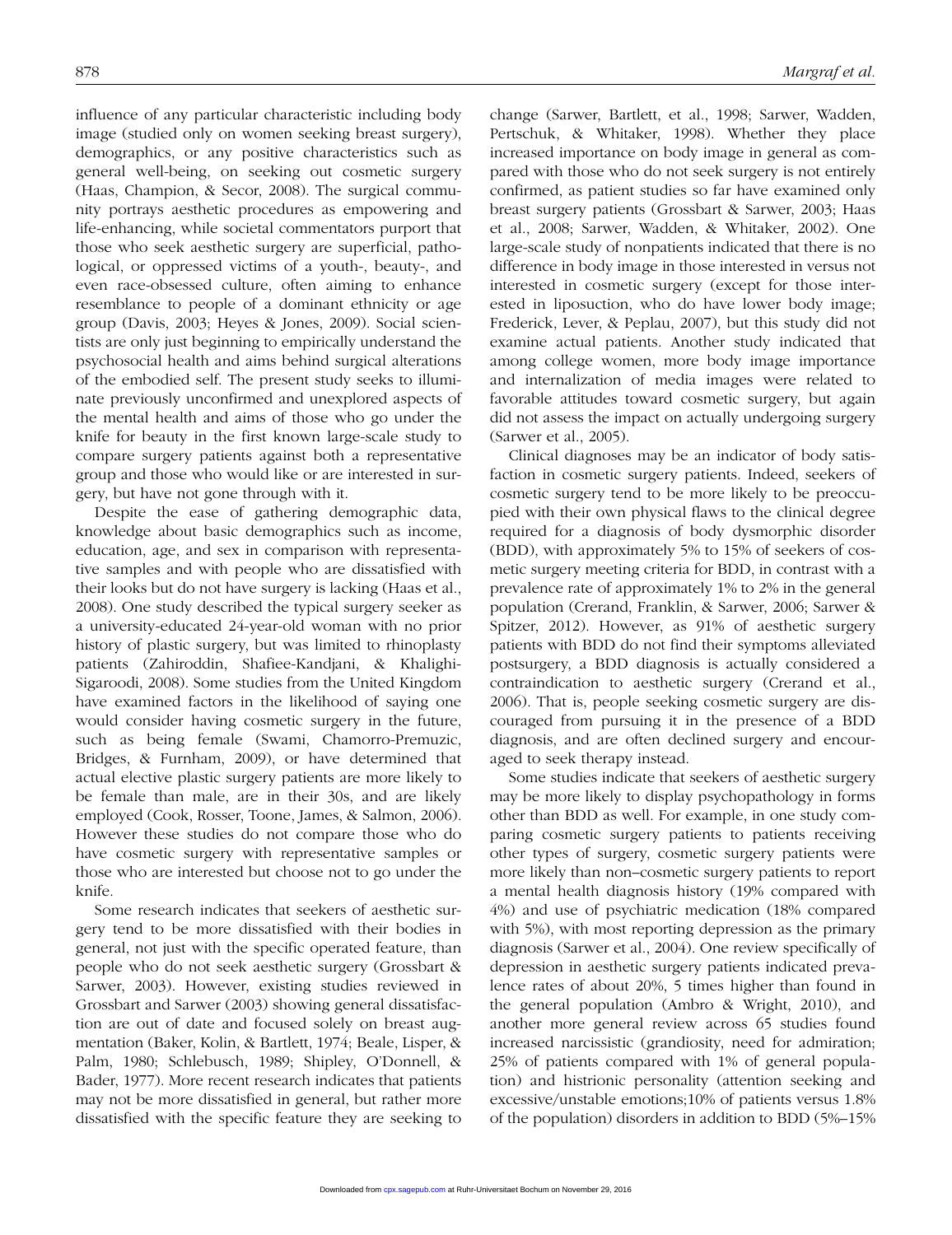of patients versus 1%–2% of population; Shridharani et al., 2010). Furthermore, women with breast implants were more likely to have been treated for depression presurgery than women receiving other types of cosmetic surgery and than population controls, and reported more sleep disturbances than women receiving other types of cosmetic surgery (Lipworth et al., 2009). However, despite research into depression and BDD, other disorders that may be related to the desire to change one's physical attractiveness to others, such as social phobia, have been neglected in the research. As aesthetic surgery alters one's appearance to others, it would seem highly relevant to understand whether body dissatisfaction and the desire for surgery are related to socially related fears and anxieties. Furthermore, there have been no known studies examining more positive aspects of general wellbeing in cosmetic surgery patients, such as joy, optimism, life satisfaction, or general overall quality of physical health. Well-being, including life satisfaction and positive mood, is not simply the absence of mental disorder, and is increasingly recognized as a vital part of human flourishing, deserving of greater attention (Ryan & Deci, 2001). One study of people who largely had never undergone cosmetic surgery indicated that lower life satisfaction is related to greater likelihood of being open to surgery, but did not examine actual patients or compare them to representative populations or people who might like to have surgery but do not actually undergo it (Furnham & Levitas, 2012).

Regarding the aims of aesthetic surgery patients, aside from the obvious goal of enhancing physical attractiveness (Grossbart & Sarwer, 2003), a few small-scale studies indicate that aesthetic surgery patients (Kinnunen, 2010) and psychologists (Grossbart & Sarwer, 1999) do indeed tend to frame the ultimate goals of aesthetic surgery in psychosocial terms. Interviews with 22 patients and 12 plastic surgeons in Finland indicated that consumers tend to frame the goal of aesthetic surgery as an investment in a better quality of life, indeed via enhancements aimed at increasing a youthful or racial (i.e., Finnish) ideal (Kinnunen, 2010). Psychologists discuss the aims as centering around the psyche (increasing self-esteem, wellbeing, etc.) or interpersonal or broader social functioning (improving relationships, employability, or perceptions by society of the person as a member of a certain ethnic or age group; Grossbart & Sarwer, 2003). In some cases, patients may be trying to attain a standard set on them by a family member, media, or a spouse. In other cases, they may be trying to meet their own standard of beauty by improving their self-perceived attractiveness, a factor that has little to do with objective attractiveness as rated by others (Grossbart & Sarwer, 2003). Which are the most common goals that aesthetic surgery patients aim to achieve? Do they differ from the aspirations of those who consider aesthetic surgery, but do not follow through? Despite efforts by plastic surgeons during intake to evaluate whether their patients hold realistic goals and expectations for surgery (Rohrich, 2000), to date no known systematic study of the prevalence of various goals in aesthetic surgery patients has been undertaken.

The goal of the present work is to provide the first known large-scale comparison-controlled examination of unconfirmed and understudied factors that distinguish people who undergo a wide range of types of cosmetic surgery from those who are merely interested but do not undergo it, and from the population as a whole, and to determine their aims in seeking surgery. Measures in this battery include demographics, feelings of attractiveness, body image importance, psychopathology (depression and social phobia), general well-being (joy in life, overall health, and life satisfaction), and open-ended and standard goals. Profiles and goals are assessed at presurgery, in a previously understudied population of adults in Germany, a country with low but increasing rates of cosmetic surgery. The present study offers a large patient sample with high participation rates, comparisons with people interested in but not undergoing surgery, and comparisons with characteristics of a representative group. Patients were expected to be largely female and to report lower self-perceived attractiveness and well-being, higher levels of body image importance, lower health, and greater depression and social phobia. Goals were expected to contain largely psychosocial themes.

## Method

## *Study procedure*

The study was evaluated and approved by the Ethics Committee of the German Society for Psychology (Deutsche Gesellschaft für Psychologie, Registration Number JM20022007DGPS, March 4, 2007) and was conducted between March 2007 and September 2009, as part of a larger quasi-experimental longitudinal examination of the effects of cosmetic surgery on psychosocial outcomes (Margraf et al., 2013). Data were collected at each of the nine participating hospitals using standardized questionnaires, which were typically completed online via SSL encryption or for some patients, on request, on paper and were returned by post. Participation took less than an hour at each time point.

## *Participants*

Participants were informed in detail about the aims and methods of investigation before the start of the study, and consenting participants signed an informed consent form detailing data protection measures, the voluntary nature of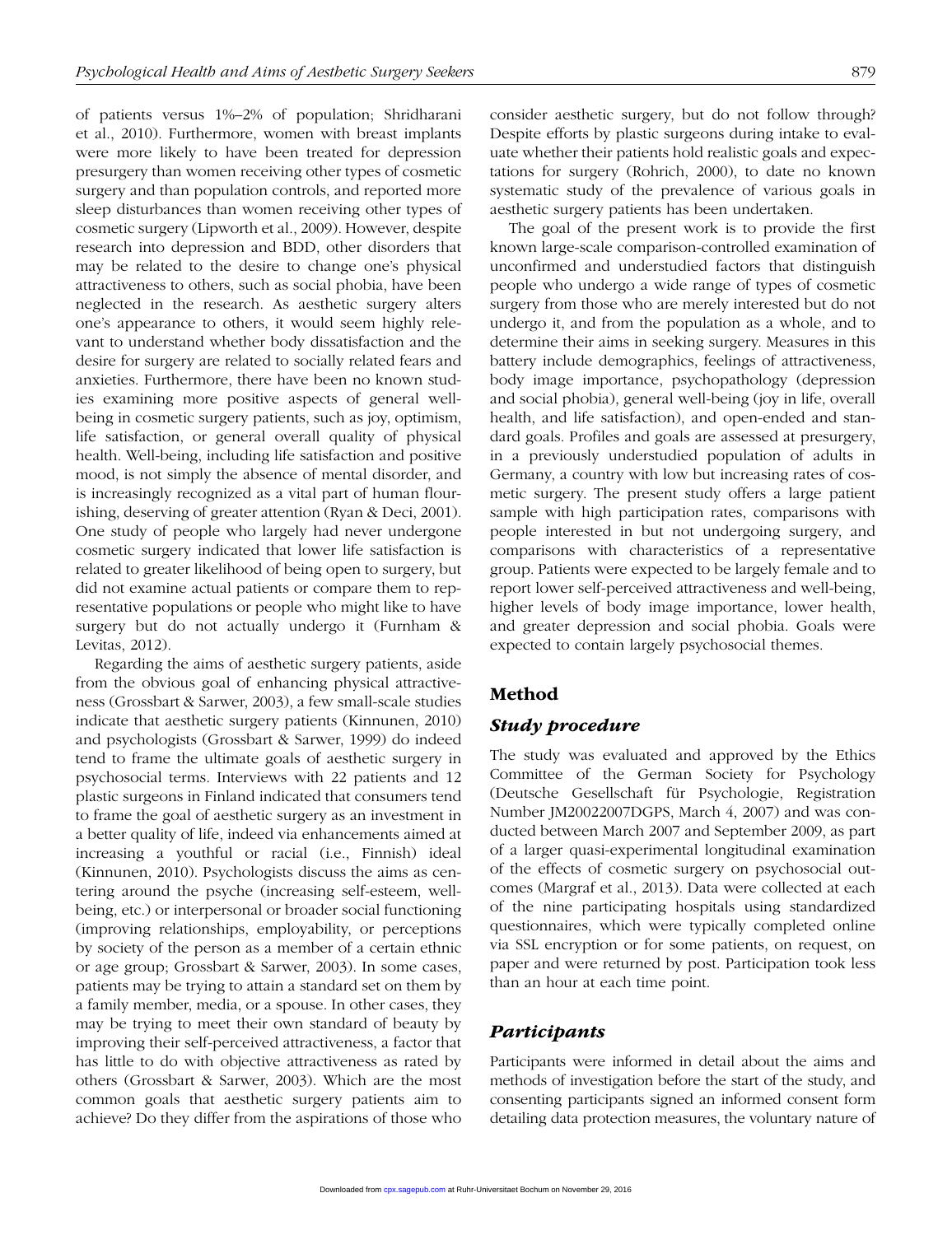participation, and the right to revoke the agreement at any time without notice for any reason. Participants in the surgery group received compensation for their time, whereas the participants in the interested group and representative group received a small gift and were entered into a drawing for one of three small prizes. There were no other stated benefits offered or given for participation.

*Surgery group.* The surgery group consisted of patients who elected to undergo aesthetic surgery, recruited through advertisements and the website of the Mang Medical One AG, and during consultations in the clinics. Exclusion criteria included previous plastic/aesthetic surgery, age younger than 18 years, and nonsurgical intervention (e.g., wrinkle treatments and hair transplantation, due to the different time course of this surgery). Although BDD is certainly of interest in understanding people who seek aesthetic surgery, it is a contraindication to surgery, and thus people who met full criteria for BDD were also necessarily excluded from surgery and thus from the study. A total of 676 patients were initially invited to participate, of whom 564 participated and 112 declined to participate. This represents a participation rate of 83.4%. The grounds for declining to take part were lack of interest ( $n = 67$ ), lack of time ( $n = 19$ ), too much effort ( $n =$ 14), language problems  $(n = 9)$ , confidentiality concerns  $(n = 6)$ , and other  $(n = 3)$ , multiple entries possible). Of the 564 patients who declared themselves willing to participate, 18 were excluded because their age was above or below the cutoff. The final clinical sample comprised 546 patients (537 with complete data for the analyses on demographics and characteristics, 544 with complete data for goals).

*Interested group.* The first comparison group consisted of applicants for, and people interested in, aesthetic surgery, who had decided not to undergo surgery at the time of the study. This group served as a naturalistic control group, allowing for comparisons of demographics, mental health, and surgery aims with people who would like cosmetic surgery, but do not obtain it. The surgery interest comparison group was recruited via e-mail from the Mang Medical One address pool of people who had contacted Mang Medical One and expressed an interest in cosmetic surgery, but who had not been operated on. The exclusion criteria in the interested group were the same as in the clinical group. A total of 16,535 addresses were contacted via e-mail. As it was not possible to determine whether all e-mails reached their addressees, we cannot calculate a participation rate for the interested group. Of the total 296 persons who declared themselves willing to participate, 264 met the inclusion criteria for age (258 of these had complete data for the analyses on demographics and seekers, with 264 having complete data for analyses of goals). People in this group were not excluded for BDD. They gave the following information on the reasons for which no operation had yet been performed: financial reasons (61.1%), anxiety (12.2%), other reasons (17.5%; e.g., lack of time, lack of information).

**Representative group.** The second comparison group consisted of a representative sample of the population of adults in Germany and included 1135 participants between the ages of 18 and 65 with available data on sex and salary. This group allowed for demographic and mental health comparisons against the general population. This sample was recruited and assessed by an external institute (HCM AG) and administered an abbreviated battery of relevant questionnaires.

#### *Measures*

#### *Attractiveness*

*Attractiveness compared with others*. Perceptions of relative appearance as compared with others was assessed using a global single item in the format of a visual analog scale, based on the EuroQol Visual Analogue Scale (EuroQol Group, 2013). Patients are asked to indicate how good or poor they consider their general appearance to be in comparison to the appearance of other people using a scale with 100 (*perfectly beautiful people*) and 0 (*completely ugly*). Reliability and validity data are not available for this measure.

*Body image investment*. Investment in bodily appearance was assessed using five items from the German version (Grocholewski, Heinrichs, & Lingnau, 2007; Grocholewski, Tuschen-Caffier, Margraf, & Heinrichs, 2011) of the Appearance Schema Inventory–Revised (ASI-R; Cash, 2003; Cash, Melnyk, & Hrabosky, 2004), rated on a scale ranging from 1 (*strongly disagree*) to 5 (*strongly agree*). The inventory assesses self-evaluative salience (i.e., the extent to which people define themselves by and base their self-worth on their physical appearance) and motivational salience (i.e., the extent to which people attend to their appearance and take various measures to uphold it). Cronbach's alpha was .61. Past research indicates good convergent validity for the original 20-item scale in U.S. young adults (Cash et al., 2004), as well as convergent, divergent, and construct validities in German young adults and clinical populations (Grocholewski et al., 2011).

#### *Psychopathology*

*Depression*. Depression was assessed using six items from the Symptom Checklist-90–Revised Depression scale (Derogatis, 1994), rated on a scale ranging from 0 (*not at all*) to 3 (*strong*). Ratings were summed for a summary score between 0 and 18 points, with a clinical cutoff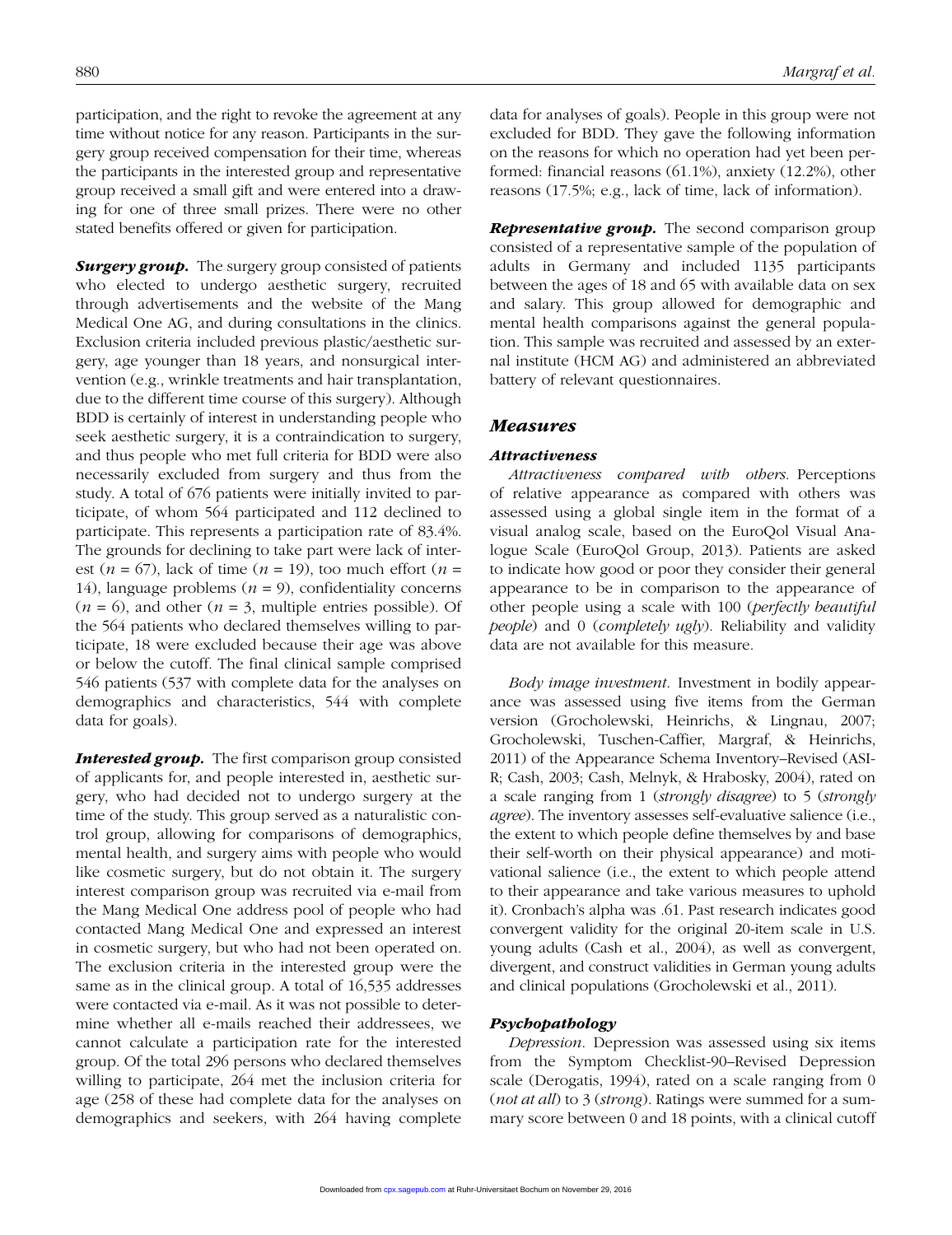value of 7 points or more. Alpha was .84. Convergent validity for long and short scales has been established in German clinical populations (Prinz et al., 2008).

*Social phobia*. Social phobia was assessed using six items from the Liebowitz Social Anxiety Scale (Liebowitz, 1987), rated on a scale ranging from 0 (*not at all*) to 3 (*strong*). Ratings were summed for a summary score between 0 and 18 points, with a clinical cutoff value of 10 points or more. Alpha was .81. Convergent and divergent validities for the original 24-item interview and selfreport versions are strong in U.S. clinical and nonclinical groups (Fresco et al., 2001).

## *Well-being*

*Joy in life.* A feeling of general joy in life (e.g., "In the past few weeks have you felt completely happy?") was assessed via five items from the German-language *Berner Fragebogen zum Wohlbefinden* (BFW; Bern Questionnaire on Subjective Well-Being; Grob, 1995) on a scale ranging from 0 (*never*) to 4 (*often*). Scores were recoded 1 to 6, and scores across items were averaged. Cronbach's alpha in the present sample was .77. Construct and discriminant validities are established in German-speaking populations (Grob, 1995).

*Quality of health*. Overall current quality of health was assessed using the EuroQol Visual Analogue Scale (Brooks, 1996; EuroQol Group, 1990, 2013). Participants rated current health status on a scale ranging from 0 (*worst imaginable health*) to 100 (*best imaginable health*). Validity is indicated by convergence with the EQ-5D (Greiner et al., 2003) and WHO-5 and known clinical groups across several countries (Janssen et al., 2013).

*Life satisfaction*. Life satisfaction was assessed using six items from the Life Satisfaction Questionnaire (Trumpf et al., 2010) ranging from 0 (very unsatisfied) to 4 (very satisfied). Items assessed satisfaction in six different areas of life (i.e., health, money, looks, marriage/friendships, work, sex life).

#### *Goals*

*Goal attainment scaling*. Goals were assessed based on a classic method for scaling individual treatment goals (Kiresuk & Sherman, 1968), which is well suited for measuring change and evaluating courses of therapy. Patients were asked to briefly describe the personal goals they wanted to accomplish with the planned operation, defining up to five different targets in order of personal importance. For each target, participants also specified the extent to which they expected to reach the target with the operation (presurgery) and the extent to which they did reach the target (postsurgery) on a scale of 0% (*no expectation of meeting the goal/no attainment*) to 100% (*full expectation/full attainment*). Goal expectation results can be found in a prior study (Margraf et al., 2013). For the present study of goal content, the openended responses were coded and categorized using an inductive approach (Thomas, 2006) by trained graduate students after all data were collected. First, one graduate student examined the data and developed a set of codes. Then a second graduate student, blind to the first set of codes, independently examined the data and developed a set of codes. The two graduate students and three authors collaborated to achieve consensus on the codes, resulting in 21 subcategories that were grouped into 8 final superordinate categories (plus one code for no answer given): increase general well-being (i.e., feel more comfortable, increase life satisfaction), increase attractiveness (increase general attractiveness, increase attractiveness of a specific body part, look younger, eliminate a blemish), please others (appeal to others, appeal to a partner), increase self-esteem/worth, feel better about one's body (acceptance of body, feel more comfortable in my own skin), reduce shame, improve physical function/ lose weight (reduce impairment, lose weight), improve interpersonal relations/success/sex, and other (wear the clothes one wants, fulfill a dream). Finally, both graduate students independently applied the final set of codes to coding the data set. Interrater reliability was strong, as indicated by the kappa for the first goal across the eight superordinate categories ( $\kappa$  = .883,  $p$  < .001, 808 cases). Codes from the first rater were used for the final analyses.

*Standard goal items*. The use of open questions minimizes examiner influence and enables the detection of the most salient themes. At the same time, answers can be subject to social desirability. Therefore, in a second step, participants were asked to respond to 10 standard items, developed for the purpose of this study by the first author, in consultation with cosmetic surgeons, assessing various realistic targets (i.e., "I'd like to feel comfortable in my own skin" and "I'd like to eliminate a long-felt blemish") and some potential unrealistic expectations (i.e., "I think I will become a new person," "I think that all my problems will be solved") by checking off which items represented additional goals they had. These combine the advantage of better standardization and easy evaluation with the possibility to obtain information that is not currently salient in the memory structure of the respondents, and possibly subject to a lesser degree of social desirability, but also perhaps influenced by the constraints of the question formulations. The combination of the two methods optimizes accurate detection of the goals. To assess which of these 10 standard items were unrealistic with respect to the success of the cosmetic surgery, five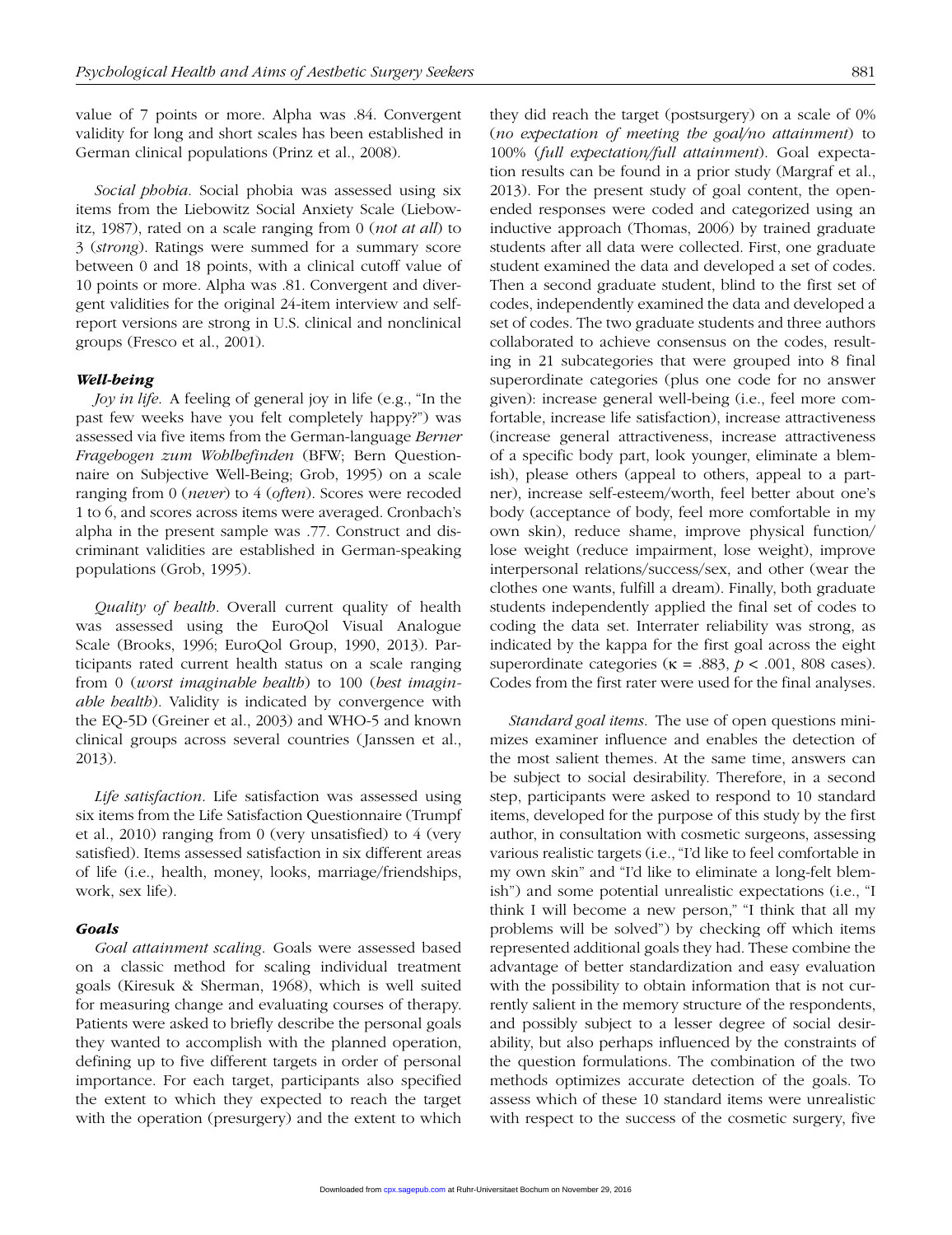raters, all from the department of clinical psychology and with a PhD in clinical psychology, were asked to independently indicate to what degree they believe that each of the 10 standard questions is realistic on a scale from 1 (*completely realistic*) to 4 (*completely unrealistic*). Two items, "I think I'll become a new person" and "I think that all my problems will be solved," were rated as completely unrealistic (i.e., they both had a mean of  $4.0$ ,  $SD = 0$ ). All other items had mean values between 1.2 and 3.2. Validity data are unavailable.

## *Data analysis*

To analyze differences in psychological characteristics among the three samples, we used an analysis of covariance (ANCOVA) model with group membership (three levels: surgery, interested, representative) as the factor and sex, age, income group (low, high), and body mass index (BMI) as covariates. ANCOVAs were computed separately for each of the psychological measures. Two dependent variables were transformed as necessary to meet statistical assumptions of homoscedasticity and normality: quality of health (arcsin) and depression (square root). Patients were expected to be largely female (other demographics were exploratory) and to report lower self-perceived attractiveness and well-being, higher levels of body image importance, lower health, and greater depression and social phobia than the representative and interested groups, with larger differences in comparison to the representative group.

Goal frequencies are provided for both open-ended and closed questions. Furthermore, open-ended responses were analyzed using nominal regression models with group (surgery, interested) as predictor and additional covariates (see the discussion later). Outcome categories referred to the open-ended responses that had been subsequently recoded and are shown in Table 2. Outcome categories with five or fewer subjects in either group were removed for the statistical analyses. Standard goals were analyzed using logistic regression models with goal indication (yes/no) as outcome and group (surgery, interested) as predictor, including covariates. For all models we ran a model without covariates and a model with the covariates age, gender, income, and BMI. Goals were expected to contain largely psychosocial themes. Comparisons with the interested group were exploratory.

## Results

## *Representativeness of surgery and interested groups for their respective target populations*

Percentages of participants and decliners from the surgery and interested groups across sex (both groups), age (surgery group only), and surgery type (both groups) are presented in Table 1. For this comparison, data were available for 546 participants and 112 decliners with available data on sex, age group, and treatment type. The two samples did not differ with respect to the distributions of sex, age group, and treatment type: sex,  $\chi^2(1) =$ 3.37,  $p = .07$ ; age group,  $\chi^2(3) = 6.75$ ,  $p = .08$ ; treatment type,  $\chi^2(6) = 3.88, p = .69$ .

In the interested comparison group, participants  $(n =$ 267) and decliners ( $n = 16,239$ , both with available data on sex and treatment type) did not differ by sex,  $\chi^2(1) =$ 1.84,  $p = 0.18$ , but did differ by treatment type,  $\chi^2(6) =$ 24.2,  $p = .001$ . Participants were more interested than decliners in eyelid surgery, liposuction, and breast lift surgeries, but were less interested in breast reduction and breast enlargement as compared with decliners.

*Demographics.* Information on the demographic composition across the three groups is presented in Table 1. Overall tests were significant among the three groups for all demographic characteristics: sex,  $\chi^2(2) = 283$ ,  $p <$ .001; age group,  $\chi^2$ (6) = 279, *p* < .001; salary group,  $\chi^2(2) = 7.54$ ,  $p = .02$ ; mean age,  $F(2, 1750) = 169$ ,  $p <$ .001; BMI, *F*(2, 1680) = 81.9, *p* < .001. This was primarily due to differences between the surgery and interested comparison groups on the one hand and the representative group on the other hand. Thus, in comparison to the representative group, participants in the surgery and interested groups both contained a higher percentage of females, were younger on average (Cohen's *d* = 1.04 for surgery: representative comparison,  $d = 1.02$  for the interested:representative comparison), earned somewhat less, and had lower BMI (*d* = 0.34 for surgery:representative comparison,  $d = 1.02$  for the interested: representative comparison). The surgery and interested groups did not differ from each other with respect to the distribution of sex, age, and salary ( $p > .30$  for each  $\chi^2$  test performed). However, the subjects in the surgery group had a lower BMI than those in the interested group,  $F(1, 748) = 19.9$ ,  $p < .001, d = 0.33$ .

**Psychological health.** Differences among the three groups regarding psychological outcomes are presented in Table 2. Most psychological outcomes differed significantly among the three groups, which is not surprising given the large sample sizes. Lower self-perceived attractiveness and well-being, higher levels of body image importance, lower health, and greater depression and social phobia were expected in the surgery group compared with the representative and interested groups, with larger differences in comparison to the representative group.

Some results were consistent with hypotheses, whereas some were unexpected. Consistent with hypotheses, values for general attractiveness were higher in the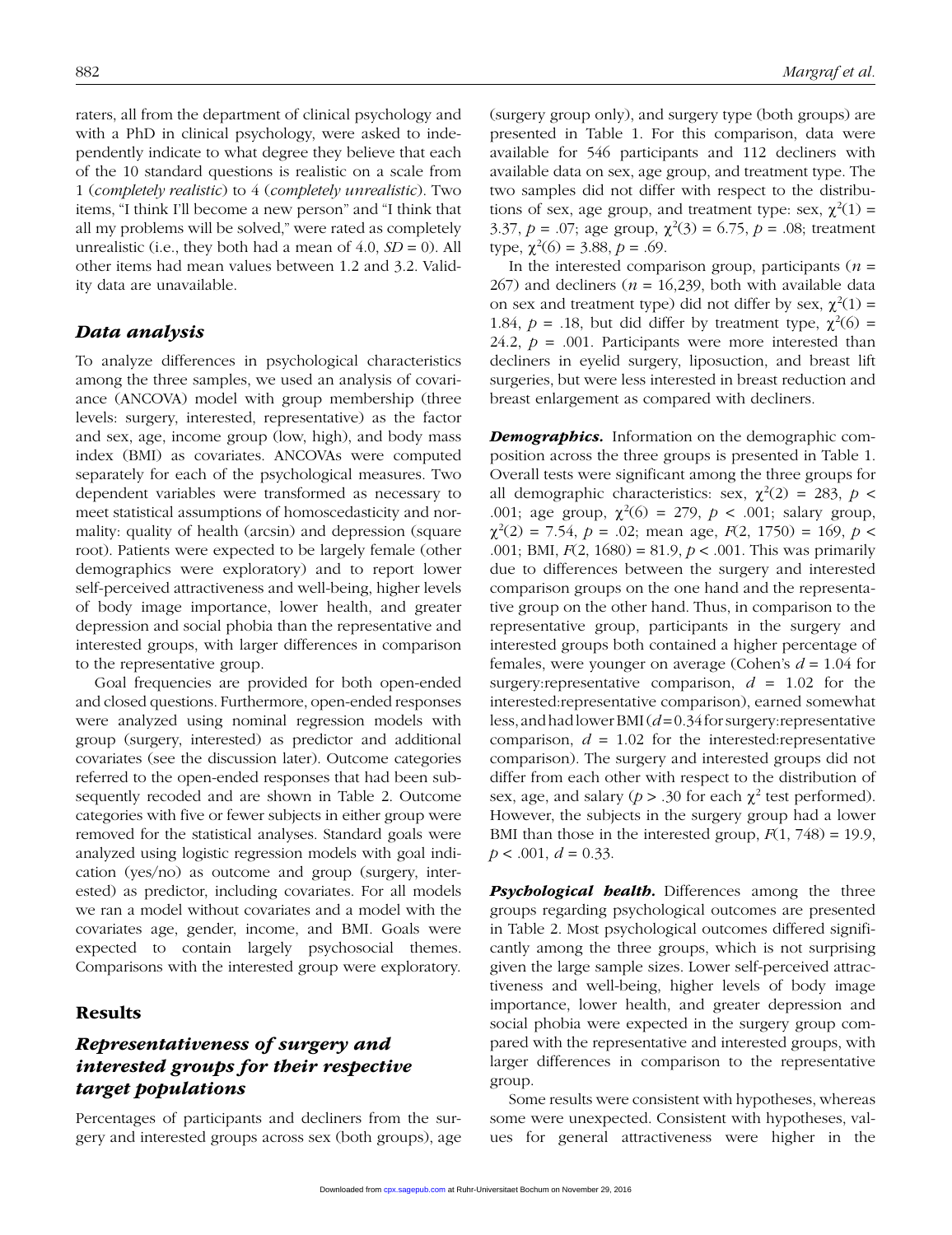| Group              |                                     |                                  |                                          |                                        |                                 |  |  |  |
|--------------------|-------------------------------------|----------------------------------|------------------------------------------|----------------------------------------|---------------------------------|--|--|--|
| Demographic        | Surgery participants<br>$(n = 546)$ | Surgery decliners<br>$(n = 112)$ | Interested<br>participants ( $n = 264$ ) | Interested decliners<br>$(n = 16,239)$ | Representative<br>$(n = 1,135)$ |  |  |  |
|                    |                                     |                                  | Sex                                      |                                        |                                 |  |  |  |
| Female             | 88                                  | 81                               | 90                                       | 86                                     | 52                              |  |  |  |
| Male               | 12                                  | 19                               | 10                                       | 14                                     | 48                              |  |  |  |
|                    |                                     | Age group                        |                                          |                                        |                                 |  |  |  |
| $18 - 24$          | 27                                  | 19                               | 22                                       |                                        | 10                              |  |  |  |
| $25 - 34$          | 36                                  | 34                               | 37                                       |                                        | 17                              |  |  |  |
| 35-44              | 22                                  | 25                               | 26                                       |                                        | 27                              |  |  |  |
| $45 - 65$          | 14                                  | 22                               | 15                                       |                                        | 45                              |  |  |  |
|                    |                                     | Net monthly income               |                                          |                                        |                                 |  |  |  |
| $€0-1,500$         | 60                                  |                                  | 64                                       |                                        | 55                              |  |  |  |
| > 1,500            | 40                                  |                                  | 36                                       |                                        | 45                              |  |  |  |
|                    |                                     |                                  | Treatment type                           |                                        |                                 |  |  |  |
| Liposuction        | 25                                  | 22                               | 24                                       | 21                                     |                                 |  |  |  |
| Breast enlargement | 32                                  | 32                               | 21                                       | 26                                     |                                 |  |  |  |
| Breast reduction   | 5                                   | $\sqrt{2}$                       | 5                                        |                                        |                                 |  |  |  |
| Breast lift        | 5                                   | 5                                | 9                                        | 6                                      |                                 |  |  |  |
| Eyelid surgery     | 8                                   | 11                               | 10                                       | 6                                      |                                 |  |  |  |
| Rhinoplasty        | 10                                  | 13                               | 11                                       | 9                                      |                                 |  |  |  |
| Other              | 15                                  | 15                               | 20                                       | 24                                     |                                 |  |  |  |
| Age $(M, SD)$      | 32.6 (10.2)                         |                                  | 33.1 (9.9)                               |                                        | 43.0(13.1)                      |  |  |  |
| BMI (M, SD)        | $22.1 (3.2)^a$                      |                                  | $23.4(4.3)^{b}$                          |                                        | $24.9(4.2)^c$                   |  |  |  |

#### Table 1. Demographic Data Across Groups

Note: Values are percentages unless otherwise indicated.

 $^{\rm a}n = 525.$   $^{\rm b}n = 239.$   $^{\rm c}n = 1,097.$ 

| Table 2. Differences in Psychological Outcomes Among Surgery Group, Interested Group, and Representative Group |  |
|----------------------------------------------------------------------------------------------------------------|--|
|----------------------------------------------------------------------------------------------------------------|--|

| M(SE)<br>Effect size $d$                |                             |                      |                                                                |                      |               |               |               |  |  |  |
|-----------------------------------------|-----------------------------|----------------------|----------------------------------------------------------------|----------------------|---------------|---------------|---------------|--|--|--|
| Outcome                                 | $F(df)^a$                   | Surgery              | Interested                                                     | Representative       | Surg: int     | Surg:rep      | Int:rep       |  |  |  |
|                                         |                             |                      | Attractiveness                                                 |                      |               |               |               |  |  |  |
| General attractiveness                  | $21.7***$ (1633)            | 65.1(0.8)            | 62.3(1.1)                                                      | 70.4 (0.6)           | $0.10$ $(ns)$ | $0.24***$     | $0.29***$     |  |  |  |
| Body image importance<br>$(ASI-R)$      | $112.9***(1670)$            | 3.69(0.03)           | 3.76(0.04)                                                     | 3.21(0.02)           | $0.08$ $(ns)$ | $0.64***$     | $0.59***$     |  |  |  |
|                                         |                             |                      | Psychopathology                                                |                      |               |               |               |  |  |  |
| Depression $(SCL-90-R)^b$               | $15.6***(1670)$             |                      | $1.79 (+0.14/-0.14)$ $3.02 (+0.26/-0.25)$ $2.75 (+0.13/-0.13)$ |                      | $0.23***$     | $0.23***$     | $0.05$ $(ns)$ |  |  |  |
| Social phobia (LSAS)                    | $0.17$ ( <i>ns</i> ) (1669) | 5.70(0.19)           | 5.65(0.27)                                                     | 5.56(0.14)           | $0.01$ $(ns)$ | $0.03$ $(ns)$ | $0.02$ $(ns)$ |  |  |  |
|                                         |                             |                      | Well-being                                                     |                      |               |               |               |  |  |  |
| Joy in life (BFW)                       | $23.3***$ (1671)            | 4.31(0.05)           | 3.97(0.08)                                                     | 4.56(0.04)           | $0.19***$     | $0.17***$     | $0.33***$     |  |  |  |
| Present health condition<br>$(group)^b$ | $16.4***$ (1672)            | $87.3 (+0.72/-0.74)$ | $84.2 (+1.1/-1.2)$                                             | $81.2 (+0.62/-0.65)$ | $0.13*$       | $0.28***$     | $0.10$ $(ns)$ |  |  |  |
| Life satisfaction (LSO)                 | $47.1***$ (1675)            | 2.53(0.03)           | 2.20(0.05)                                                     | 2.71(0.02)           | $0.31***$     | $0.21***$     | $0.47***$     |  |  |  |

Note: ASI-R = Appearance Schema Inventory–Revised; BFW = Bern Questionnaire on Subjective Well-Being; LSAS=Liebowitz Social Anxiety Scale; LSQ=Life Satisfaction Questionnaire; SCL-90-R = Symptom Checklist-90–Revised. Results are based on analysis of covariance, controlled for sex, age, income, and BMI. Effect sizes were calculated on the basis of the *t* values of the individual comparisons.

<sup>a</sup>Values in parentheses denote the denominator degrees of freedom; the nominator degrees of freedom is always 2. <sup>b</sup>Values were back-

transformed, resulting in unequal standard errors. Values corrected for multiple testing using the Bonferroni method.

 $*p < .05.$  \*\*\* $p < .001.$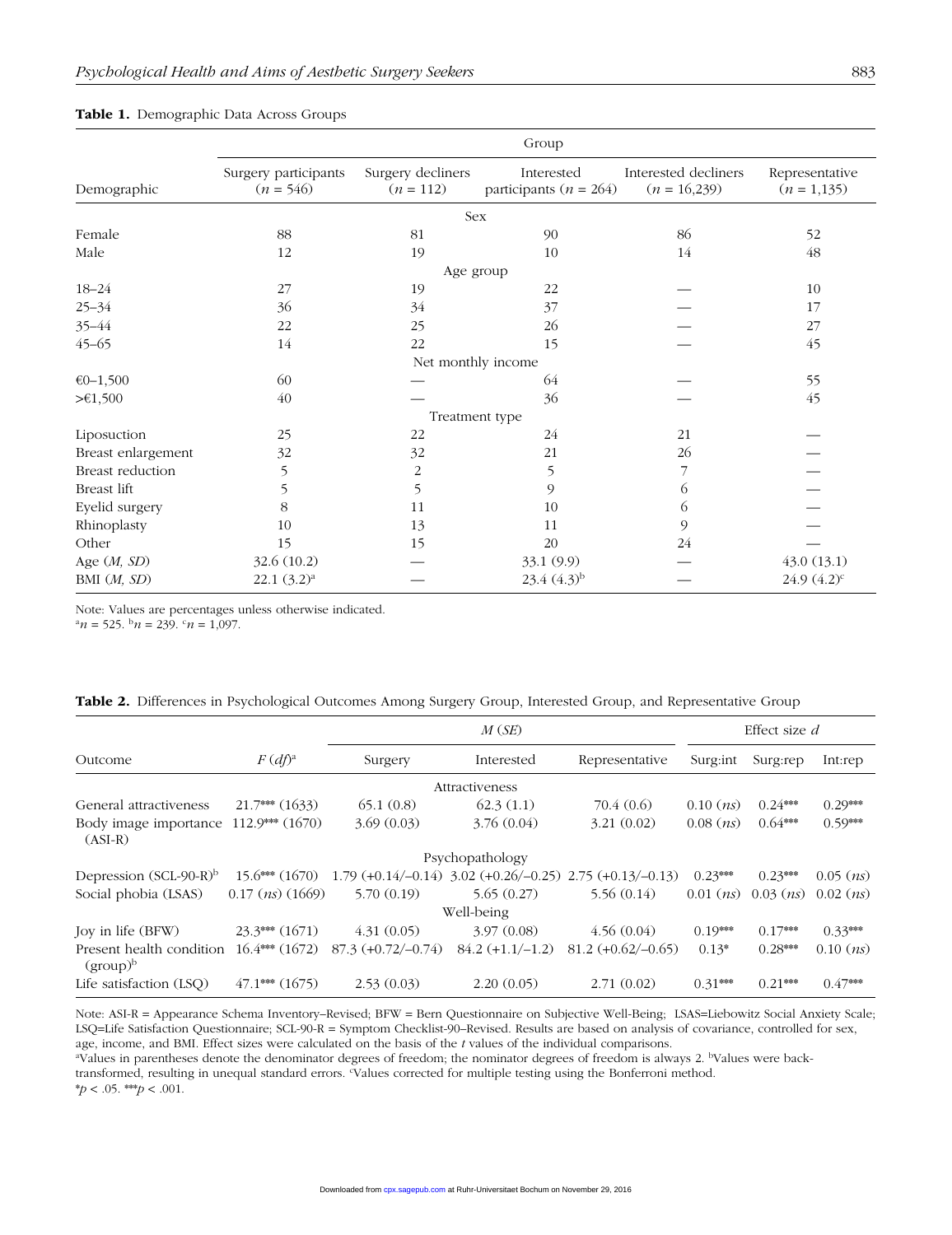representative group than in the surgery and interested groups, with small effect sizes. Consistent with hypotheses, values for life satisfaction and for well-being were both highest in the representative group, but surprisingly were lowest in the interested group, with small to medium effect sizes. The largest differences among group means, based on the omnibus test, were obtained for body image importance. These values were higher in both the surgery and interested groups as compared with the representative group, consistent with hypotheses, with medium to large effect sizes. Effect sizes among group means for the other psychological outcomes (i.e., depression and overall health) were small to very small, and surprisingly favored the surgery group. Effects for social phobia were negligible. No group had a clinically significant mean depression score (i.e., 7 or greater) or social phobia score (i.e., 10 or greater).

As the sample was composed predominantly of females, an additional analysis was undertaken including only female participants. When only the subsample of female participants was analyzed, results closely resembled the results of the full sample, not surprisingly, as the surgery and interested groups each consisted primarily of females. When only females aged 45 years or younger were analyzed, results were again very similar to those obtained from the full sample. The subsample of males (all age groups), in contrast, revealed only significant results based on the omnibus test for the following outcomes: life satisfaction ( $p < .001$ ), body image importance ( $p < .001$ ), present health condition ( $p < .05$ ), and general attractiveness ( $p < .05$ ). Of the specific group comparisons across men only, only those that had the largest effect sizes in the full sample analysis remained significant: The representative group had higher life satisfaction than the interested group, but lower body image importance than both the surgery and interested groups. The other effects were likely nonsignificant due to the small sample sizes, especially for the surgery group  $(n =$ 67, 26, 462 for surgery, interested, and representative groups, respectively).

*Surgery goals based on open-ended responses.* Almost all patients specified their most important target goal. Response proportions declined with decreasing target importance from 99% (most important target) to 49% (least important target; Table 3 for proportions for first three goals). The proportion of responses for the fourth goal was 60% surgery group, 54% interested group, 58% total; and the proportion for the fifth goal was 51% surgery group, 45% interested group, 49% total. Proportions differed significantly between surgery and interested groups only for the second most important target goal  $(p = .01,$  based on chi-square tests), not for the other four target goals ( $p > .05$  for each target goal).

We confined our analysis of open-ended responses to surgery goals to the most, second most, and third most important targets, because the average response proportion for these targets, averaged across surgery and interested groups, was at least 78% compared with the two least important targets reaching response proportions of at most 58% (Table 3).

Of the most important surgery goals, "feel better about/in one's own body" and "increase attractiveness" were clearly the most often specified targets with response proportions of 37% and 30%, respectively (Table 3). All other goals had response proportions of 16% or less. The distribution of response proportions of the most important surgery goals significantly varied between groups in both the unadjusted,  $\chi^2(4) = 11.2$ ,  $p =$ .024,  $n = 753$ , and adjusted models,  $\chi^2(4) = 9.79$ ,  $p = .04$ ,  $n = 697$ . Thus "feel better about/in one's own body" was more frequently specified in the surgery group, whereas "increase general well-being" was more often specified in the interested group.

Of the second most important surgery goals, "increase attractiveness" and "increase self-esteem/worth were the most often specified targets, with response proportions of 26% and 22%, respectively (Table 3). All other targets had response proportions of 13% or less. The distribution of response proportions of the second most important surgery goals significantly varied between groups in the unadjusted model,  $\chi^2(8) = 18.2$ ,  $p = .02$ ,  $n = 734$ . Thus "feel better about/in one's own body" and "other" (reasons) were more frequently specified in the surgery group, whereas "increase self-esteem/worth," "improve physical function/lose weight," and "improve interpersonal relations/success/sex" were more often specified in the interested group. However, these differences were strongly reduced in the model adjusted for covariates,  $\chi^2(8) = 13.4, p = .10, n = 680$ , whereby BMI was the covariate that was solely responsible for this reduction: The average BMI was higher in the interested group (23.7) than the surgery group (22.2) and subjects with above average BMI had a particularly high probability to report the surgery goal "improve physical function/lose weight" as opposed to subjects with below average BMI.

Of the third most important surgery goals, "increase self-esteem/worth," "increase attractiveness," and "please others" were the most often specified targets, with response proportions of 22%, 15%, and 13%, respectively (Table 3). All other targets had response proportions of less than 6%. The percentage of nonresponses was 22%, and thus already quite high. The distribution of response proportions of the third most important surgery goals did not vary between groups, whether unadjusted,  $\chi^2(7) =$ 9.73,  $p = 0.20$ ,  $n = 610$ , or adjusted for covariates,  $\chi^2(7) =$ 9.61,  $p = 0.21$ ,  $n = 566$ .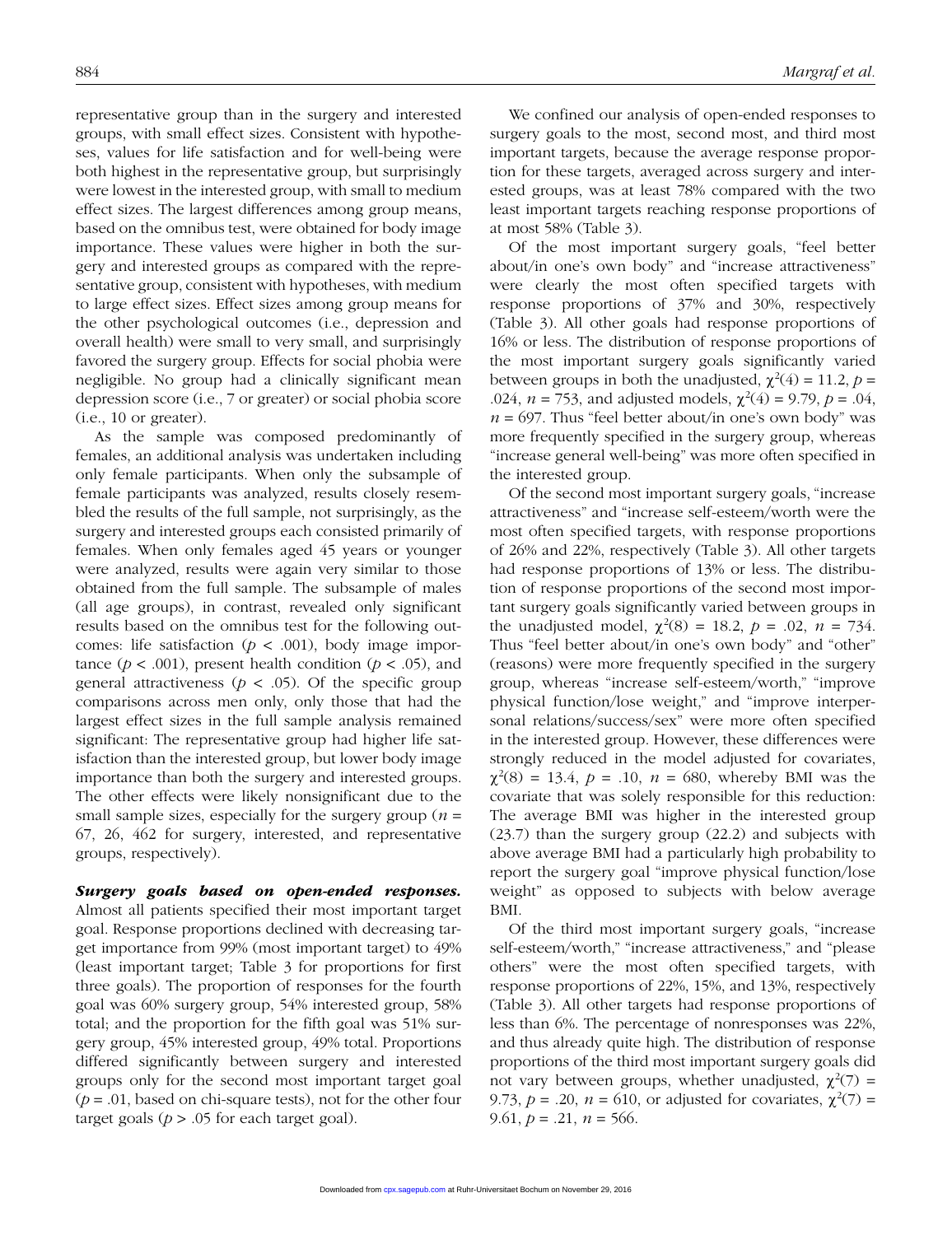|              |                                                                                                                                                                                       |                 |                  | Most important goal |                |                 |                  |                 |                            | Secondary goal |                   |                          |                     |          |                  | Tertiary goal    |                                                 |                |                     |
|--------------|---------------------------------------------------------------------------------------------------------------------------------------------------------------------------------------|-----------------|------------------|---------------------|----------------|-----------------|------------------|-----------------|----------------------------|----------------|-------------------|--------------------------|---------------------|----------|------------------|------------------|-------------------------------------------------|----------------|---------------------|
|              |                                                                                                                                                                                       |                 | $\boldsymbol{z}$ |                     |                | $\%$            |                  |                 | $\boldsymbol{z}$           |                |                   | %                        |                     |          | $\boldsymbol{z}$ |                  |                                                 | %              |                     |
| Type         | Goal                                                                                                                                                                                  | S               |                  | Total               | S              |                 | Total            | S               |                            | $\Gamma$ otal  | S                 |                          | Total               | S        |                  | $\Gamma$ otal    | S                                               |                | Total               |
| physical     | Emotional/ Feel better about/in one's own<br>body                                                                                                                                     | 217             | $\frac{8}{2}$    | 295                 | 39.9           | 29.5            | 36.5             | 77              | 25                         | 102            | 14.2              | 9.5                      | 12.6                | 13       | $\overline{10}$  | 23               | 2.4                                             | 3.8            | 2.8                 |
| Physical     | Increase attractiveness                                                                                                                                                               | 154             | 86               | 240                 | 28.3           | 32.6            | 29.7             | 148             |                            | 212            | 27.2              | 24.2                     | 26.2                | 81       |                  | S                | 14.9                                            | 15.5           | 15.1                |
| Emotional    | Increase general well-being                                                                                                                                                           |                 | 52               | 126                 | 13.6           | 19.7            | 15.6             | $\overline{4}$  | 3<br>2<br>3<br>5<br>3<br>5 |                | 7.5               |                          | 7.8                 | 32       | $\overline{2}$   | $\cancel{4}$     |                                                 | 4.5            |                     |
| Emotional    | Increase self-esteem/worth                                                                                                                                                            | 74 \$           | $\overline{c}$   | $\epsilon$          | 8.5            | 8.0             | $8.\overline{3}$ | $\overline{14}$ |                            | $rac{63}{50}$  | $\overline{21}$   | $8.\overline{3}$<br>23.1 | 21.7                | 130      | 45               | L75              | $5.9$<br>$23.9$                                 | 17.0           | $54$<br>21.7<br>3.2 |
| Physical     | Improve physical function/lose<br>weight                                                                                                                                              | $\overline{15}$ | $\Xi$            | 25                  | 2.8            | 3.8             |                  |                 | $\overline{12}$            | 23             | 2.0               | 4.5                      | 2.8                 |          | $\overline{c}$   | $\delta$         | 2.6                                             | $\ddot{ }$     |                     |
| Emotional    | Reduce shame                                                                                                                                                                          |                 |                  | $\approx$           | 2.4            | $\Xi$           |                  |                 |                            |                |                   |                          |                     |          |                  | $^{18}$          |                                                 | $\frac{1}{2}$  | 2.2                 |
| Social       | Please others                                                                                                                                                                         |                 |                  |                     | 0.9            | 0.8             | 0.0.9<br>0.0.9   | 18<br>38<br>7   | $\Omega$                   | $258$ $14$     | 2.0<br>2.0<br>2.0 | 2 1 2 1<br>2 1 2 1       | 3.1<br>5.17<br>5.17 | $\infty$ | 39               | $\widetilde{50}$ | $\begin{array}{c} 0 \\ 2 \\ 1 \\ 4 \end{array}$ | $14.8$<br>4.2  | 13.0                |
| Social       | Improve interpersonal relations/<br>success/sex                                                                                                                                       | $\mathbf{\sim}$ |                  |                     |                | 0.8             |                  |                 |                            |                |                   |                          |                     | 22       |                  | 33               |                                                 |                | $\overline{41}$     |
|              | Other                                                                                                                                                                                 | $\Xi$           |                  | $\geq$              | $\frac{0}{2}$  | 1.9             |                  |                 | $\Omega$                   |                |                   | 3.8                      |                     | $\infty$ |                  | 82               |                                                 | 8.3            | 10.1                |
|              | No answer given                                                                                                                                                                       |                 |                  | $\overline{c}$      | $\frac{3}{1}$  |                 | $\frac{0}{1}$ .5 | 52<br>40        | $34$<br>264                | $rac{2}{7}$    | 9.4<br>7.4        | 12.9                     | 7.7<br>9.2          | 112      | 28               | $^{180}$         | $11.0$<br>$20.6$                                | 25.8           | 22.3                |
|              | Total                                                                                                                                                                                 | 544             | 264              | 808                 | $\overline{0}$ | 00 <sub>h</sub> | $\infty$         | 544             |                            | 808            | $\infty$          | $\overline{0}$           | $\infty$            | 544      | 264              | 808              | $\overline{00}$                                 | $\overline{0}$ | 100                 |
| same column. | Note: 1 = interested group; S = surgery group. Percentages were obtained by dividing the number of responses (n) by the total number of responses as shown in the last row within the |                 |                  |                     |                |                 |                  |                 |                            |                |                   |                          |                     |          |                  |                  |                                                 |                |                     |

Table 3. Most Important, Second Most Important, and Third Most Important Surgery Goals-Number of Responses by Target Category and Group Table 3. Most Important, Second Most Important, and Third Most Important Surgery Goals—Number of Responses by Target Category and Group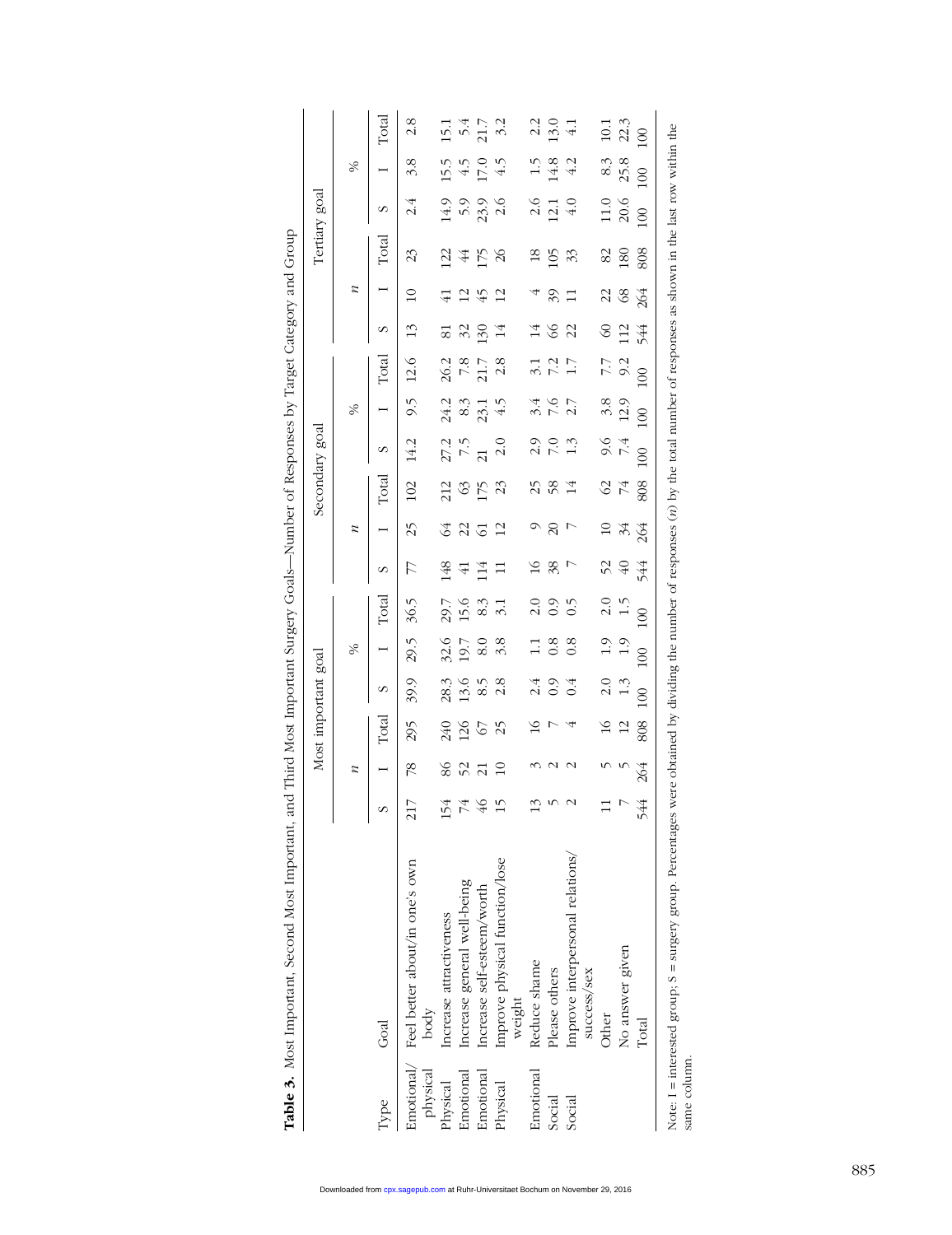|                                                                                       |          |                        |          |                     | Test statistic |  |  |
|---------------------------------------------------------------------------------------|----------|------------------------|----------|---------------------|----------------|--|--|
|                                                                                       |          | Number of subjects (%) |          | Unadjusted          | Adjusted for   |  |  |
| Goal of aesthetic surgery <sup>a</sup>                                                | Surgery  | Interested<br>Total    |          | (odds ratio)        | covariance     |  |  |
| I'd like to feel comfortable in my own skin                                           | 514 (95) | 254 (96)               | 768 (95) | 1.18(1.48)(ns)      | $0.28$ $(ns)$  |  |  |
| I'd like to eliminate a long-felt blemish                                             | 354 (65) | 161(61)                | 515 (64) | 1.28(0.84)(ns)      | $2.06$ $(ns)$  |  |  |
| I'd like to develop more self-esteem                                                  | 303(56)  | 170 (64)               | 473 (59) | $5.59*(1.44)$       | $5.01*$        |  |  |
| I think that the search for a partner will be<br>easier/I'll better please my partner | 138(25)  | 74 (28)                | 212(26)  | 0.65(1.15)(ns)      | $1.08$ $(ns)$  |  |  |
| I think that with my altered appearance I'll get<br>more attention/acceptance         | 57 (11)  | 62(24)                 | 119(15)  | $22.64***$ $(2.62)$ | 28.15***       |  |  |
| I think I'll become a new person <sup>b</sup>                                         | 72 (13)  | 30(11)                 | 102(13)  | 0.57(0.84)(ns)      | $0.48$ $(ns)$  |  |  |
| I'll expect an improvement of the functional/<br>medical problems                     | 49(9.0)  | 46(17)                 | 95(12)   | $11.52***$ $(2.13)$ | $4.54*$        |  |  |
| I think that with my altered appearance I'll have<br>more professional success        | 38(7.0)  | 28(11)                 | 66(8.2)  | $2.99$ ns $(1.58)$  | $2.76$ ns      |  |  |
| I'll do my utmost to stop my aging process                                            | 46(8.5)  | 17(6.4)                | 63(7.8)  | 1.04(0.75)(ns)      | $1.79$ $(ns)$  |  |  |
| Other                                                                                 | 44(8.1)  | 0(0)                   | 44(5.4)  | $36.03***$ (-)      | $\mathbf{C}$   |  |  |
| I think that all my problems will be solved <sup>b</sup>                              | 12(2.2)  | 9(3.4)                 | 21(2.6)  | 0.97(1.57)(ns)      | $1.33$ $(ns)$  |  |  |

|  |  |  | Table 4. Number of Patients Agreeing on Predefined Standard Goals by Group |  |  |  |  |
|--|--|--|----------------------------------------------------------------------------|--|--|--|--|
|--|--|--|----------------------------------------------------------------------------|--|--|--|--|

Note: Goals are listed in order of decreasing importance based on the total number of namings.

<sup>a</sup>Goals were selected from a list of 10 standard goals; multiple answers were allowed. <sup>b</sup>Rated unrealistic. <sup>c</sup>Not performed.

 $* p < .05.$ <sup>\*\*</sup> $p < .001.$ 

The second and third most important surgery goals were more evenly distributed across categories compared with the most important goals, as shown by the Gini coefficient of inequality (Handcock & Morris, 1999), which was higher for most important goals (0.60) compared with second most important (0.44) and third most important (0.40) goals (values combined across surgery and interested groups).

*Standard goals.* Of the predefined standard goals that could be checked individually, "I'd like to feel comfortable in my own skin" was clearly the most favored one, with 95% of participants endorsing it (Table 4). The goals "I'd like to eliminate a long-felt blemish" (64%) and "I'd like to develop more self-esteem" (59%) were also checked by more than half of all participants, whereas all other goals were checked in 26% or fewer of all cases.

Proportions significantly varied between the two groups for four goals. More frequent endorsement was found in the interested group for goals "I'd like to develop more self-esteem," "I think that with my altered appearance I'll get more attention/acceptance," and "I'll expect an improvement of the functional/medical problems," whereas in the surgery group a higher proportion of patients endorsed the "other" item (Table 4). Adjusting for covariates led to comparable results.

**Unrealistic goals.** Two of the predefined standard goals were considered to be very unrealistic. These were "I think I'll become a new person" (13%) and "I think that all my problems will be solved" (2.6%). As shown in Table 4, the proportion of patients agreeing with these goals did not significantly vary between the two groups.

## **Discussion**

The present study indicates that both people who undergo aesthetic surgery and those who are interested in surgery but do not undergo it hold generally realistic goals and are no less psychologically or physically healthy than people in the general population. They tend to be more likely to be female, were younger on average, earned somewhat less, and had lower BMI than people in the representative group. People in the surgery group also had a lower BMI than people in the interested group. Psychologically, controlling for sex, age, income, and BMI, the largest difference among groups was in body image importance, which was higher in both the surgery and interested groups than in the representative group, with medium to large effect sizes. The interested group had the lowest, and the representative group had the highest life satisfaction and joy in life, with small to medium effect sizes. The representative group provided higher self-ratings of general attractiveness than did the other two groups, with small effect sizes. Effect sizes among group means for the other psychological outcomes, including mental illness, were small to very small, and those for social phobia were negligible. This finding is important in that at least in patient samples where people with BDD have been excluded and standardized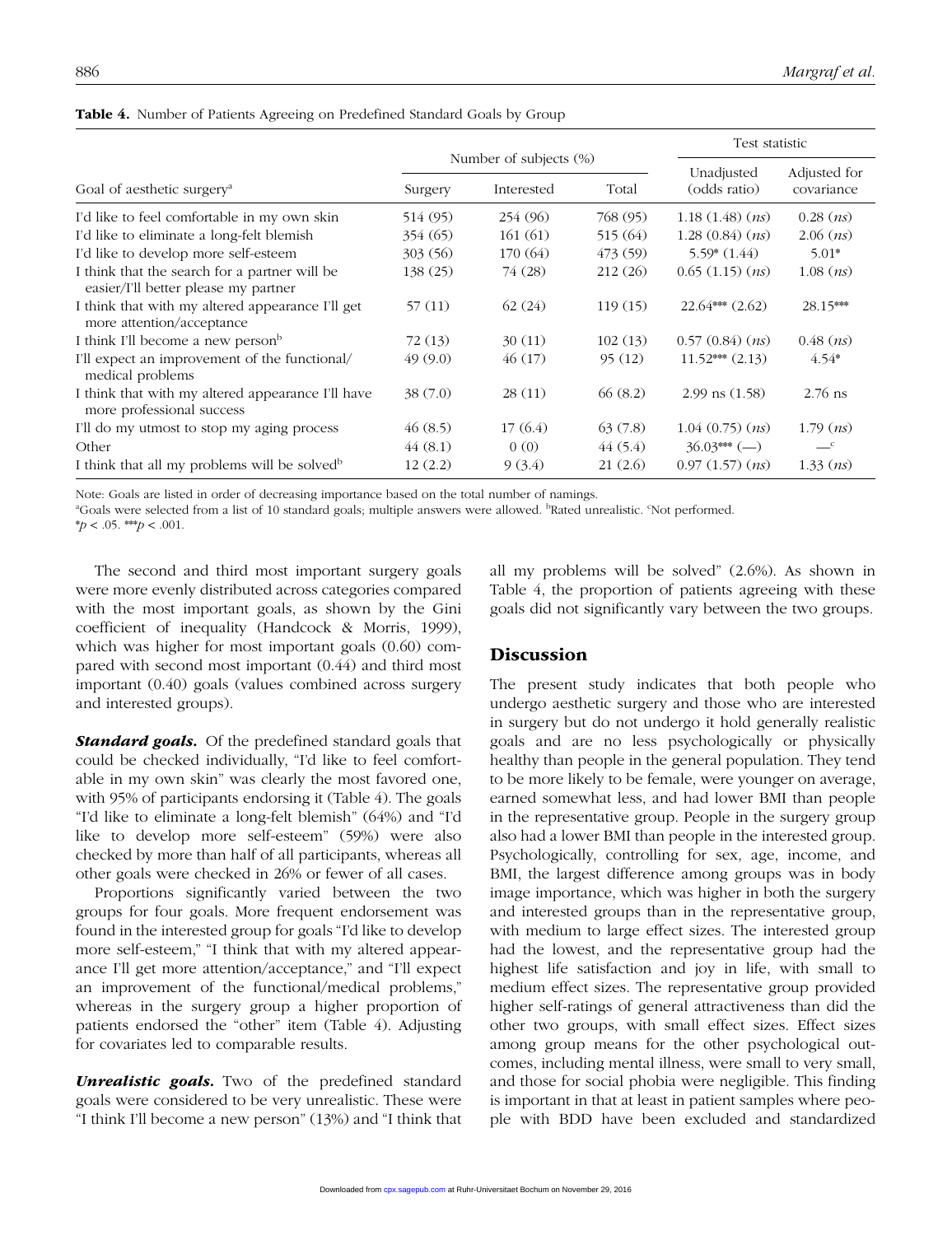questionnaire measures used, there does not appear to be substantially more physical illness or psychopathology in the form of depression and social phobia than in the general population. Furthermore, even the interested group, which was not excluded based on BDD, did not show increased psychopathology. In general patients and people interested in cosmetic surgery presented as generally psychologically healthy. No group had an average depression score above the cutoff for clinical significance. In sum, people who undergo and who are interested in having aesthetic surgery tend to place more importance on body image, and tend to report less life satisfaction, less joy in life, and less self-perceived attractiveness than the general population, but at the same time are no less psychologically or physically healthy than people in the general population.

The results of this study are consistent with past research indicating that people who seek aesthetic surgery are generally dissatisfied with their appearance, tend to place increased importance on body image, may have lower self-esteem, and have a higher incidence of BDD (though consistent with the industry standard, people with BDD were turned down for surgery in the present study) than people in the general population. Seekers of aesthetic surgery in the present study did not report greater social phobia and no group reported clinically significant social phobia or depression, overall, in contrast to prior research. The surgery group reported slightly but observably lower and the interested group about equal levels of depression compared with the representative group, and no group had a mean depression score that was above the cutoff for clinical significance. The results for depression may be indicative of the empowering nature of surgery. It may be that engaging in aesthetic surgery when it is desired reduces depression by giving the patient hope, in contrast to the feelings experienced by those interested in surgery, but who do not receive it. It is interesting that they experience even less depression than the representative sample. This should be explored further in future research including personal interviews as a data collection method, as results on psychopathology may depend somewhat on the assessment measure. For example, in studies using interviews, patients tend to present with more psychopathology than found in the general population, whereas among studies using psychometrics (i.e., more reliable and valid standardized measures), patients seem to be no more likely to report psychopathology than population samples (Sarwer, Wadden, et al., 1998). At the same time, although paper and pencil measures tend to indicate less psychopathology than interview measures, conclusions are difficult to draw as many studies are retrospective or lack controlled comparisons (Grossbart & Sarwer, 2003), problems we attempted to address in the present study by assessing psychopathology prior to surgery and comparing results to a representative sample.

Furthermore, though effect sizes were small for overall health, people in the surgery group actually reported greater overall physical health than the representative group. This is the first examination of general self-perceived physical health in aesthetic surgery patients in comparison to representative controls and results suggest that patients are no more unhealthy than the general population, and perhaps even more so (this could also be an effect of presurgery screening, which may have disqualified people with certain health conditions from surgery).

Goal results indicated that the most frequent primary goal (spontaneously generated by 36.5% of participants, and endorsed by 95% of participants on the standard items) was a wish to "feel better about my body" or "feel more comfortable in my own skin." This goal, in contrast to the goals to "increase attractiveness" or "eliminate a physical flaw," is more psychological in nature in that it focuses on the emotional outcome of the surgery, rather than the purely physical outcome. Increasing attractiveness can imply an attracted other, thus implying an implicit social effect, though the content of this category tended to focus on the physical aspect rather than the social aspect (i.e., beautify, eliminate a flaw, make the part better looking, but not necessarily for someone else) and may also be intended to beautify for the self (Grossbart & Sarwer, 2003). Increasing self-esteem was also a highly salient emotional goal, listed as the secondary or tertiary goal by about 40% of participants, and endorsed by more than half. It is interesting that although very overt social goals were only occasionally spontaneously generated (pleasing others, improving interpersonal/sexual success), and were the least frequent of all the spontaneous goals, about a quarter of participants endorsed the item "I think that the search for a partner will be easier/I'll better please my partner." It may be that people's desire for achieving interpersonal attention/success through altered appearance lies behind a wall of social taboo, resulting in endorsement, but not spontaneous generation of this goal. Achieving the desired social outcome is perhaps also less predictable than feeling better about one's self or eliminating a blemish, and thus viewed as less realistic. Though it can be argued that any goals related to the alteration of physical appearance rather than function will have social implications, it seems most people choose to focus on goals that are more realistic and personal, rather than goals that involved directly currying favor from others. Secondary goals were more evenly distributed than primary goals, but still centered around personal emotional well-being and physical attractiveness over direct social goals. For those participants who listed a tertiary goal, increasing self-confidence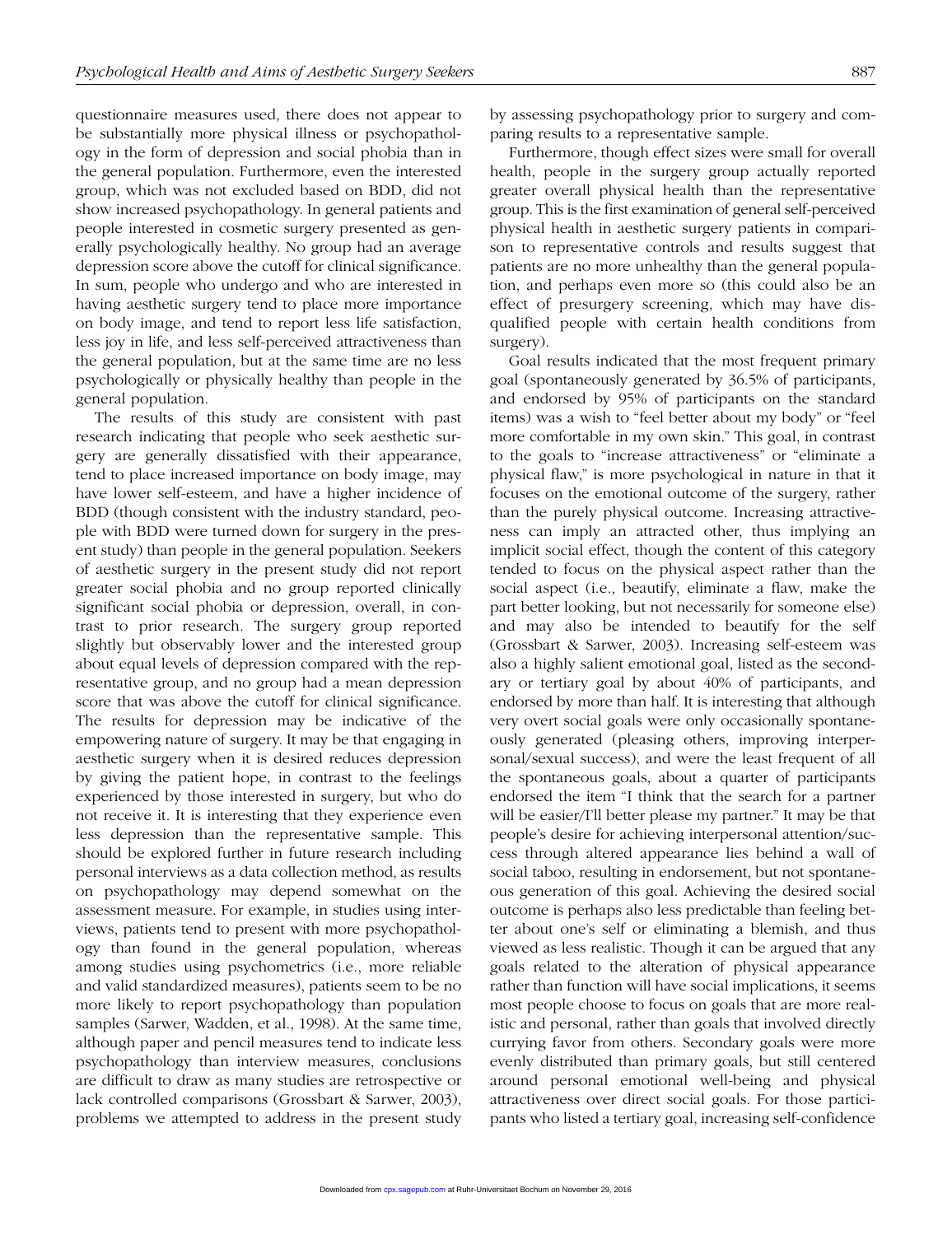was the most popular, with 21.7% of respondents indicating this goal. However, by the tertiary goal, pleasing others was also a more often cited goal, with 13% of respondents indicating this goal. Overall, for 62.4% of participants, a goal with an emotional component (to feel better about one's body, improve general feeling of wellbeing, increase self-esteem, reduce shame) was the most important surgery goal in the free responses (though feeling better in one's body could also refer to a physical feeling of comfort as well). The responses to the standard goals matched the pattern found in the free responses, with even more endorsements. "I'd like to feel comfortable in my own skin" was the most frequently endorsed standard goal (95%), followed by "I'd like to eliminate a long-felt blemish" (64%) and "I'd like to develop more self-esteem" (59%). It is interesting that overt goals to look more like the dominant racial group in the area (i.e., German Caucasian) did not make it into the list of freeresponses and therefore do not seem to figure prominently into people's conscious decision to undergo cosmetic surgery, at least in this sample.

There were just a few differences between the surgery and the interested group. In the free response goals, to "feel better about/in one's own body" was more frequently specified in the surgery group, whereas "increase general well-being" was more often specified in the interested group. Of the second most important surgery goals, to "feel better about/in one's own body" and "other" (reasons) were more frequently specified in the surgery group, whereas "increase self-esteem/worth," "improve physical function/lose weight" (this was due to higher BMI in interested group), and "improve interpersonal relations/success/sex" were more often specified in the interested group. The distribution of response proportions of the third most important surgery goals did not vary between groups.

On the standard goals, more frequent endorsement was found in the interested comparison group for goals "I'd like to develop more self-esteem," "I think that with my altered appearance I'll get more attention/acceptance," and "I'll expect an improvement of the functional/ medical problems," whereas the surgery group a higher proportion of patients endorsed the "other" item. Adjusting for covariates led to comparable results. The two most unrealistic goals were not frequently endorsed (13% and 2.6%) and did not differ between the two groups. Overall, it appears that people who undergo cosmetic surgery are slightly more likely to have goals directly related to the body, as well as other, specific personal reasons, than those who are interested in surgery but do not undergo it. Those who do not undergo surgery are more likely to state goals related to general wellbeing or indirect social/emotional outcomes than those who opt for surgery. It would be interesting to know whether differences in goals and the realism of those goals predicts whether people who are interested in surgery follow through with it. Perhaps people with less direct goals are more likely believe that these goals can be also be worked on without surgery, and thus are more likely opt to wait or try other methods of improving wellbeing, self-esteem, and social success before surgery.

The present study had several strengths. It adds to prior research on the psychological characteristics of aesthetic surgery seekers by including large samples, a broad survey battery, and an extension of research to European populations, specifically in Germany. It is also the first known large-scale systematic study of the emotional and social goals of aesthetic surgery seekers, and expands on past theorizing and small studies that point to the often psychological and social nature of aesthetic surgery patient goals (Davis, 2003; Grossbart & Sarwer, 1999, 2003; Heyes & Jones, 2009; Kinnunen, 2010; Pruzinsky et al., 2006; Rohrich, 2000).

Although the present study had several strengths, it also had some limitations. It relied heavily on self-report, and the shared method variance may have contributed to some of the relationships. Furthermore, it was not able to address all areas of psychosocial functioning that could have been of interest in understanding the psychological health of aesthetic surgery seekers. For example, selfesteem, anxiety, and other forms of psychopathology were not assessed in the representative group, and therefore could not be compared among groups in this study. In addition, the present study was composed predominantly of females, seeking surgery across a broad spectrum of areas. Finally, potential surgery candidates with BDD were excluded from surgery, and thus from the study. This may not be a drawback, as although we were not able to assess BDD prevalence in potential surgery candidates, this sample provided a realistic assessment of people who actually receive surgery as they would in a naturalistic setting (where doctors would exclude BDD patients from surgery due to it being contraindicated).

Future large-scale comprehensive studies may wish to use psychological interviews and family-member-report measures in a more comprehensive battery in addition to some of the psychological self-report measures that were used in the present study. Future researchers may also wish to include larger numbers of males in the study, as well as larger numbers of people seeking each type of surgery, to better compare results across sex and surgery type.

In conclusion, although people who undergo and who are interested in having aesthetic surgery tend to place more importance on body image, and tend to report less life satisfaction, less joy in life, and less self-perceived attractiveness than the general population, they are no less psychologically or physically healthy than people in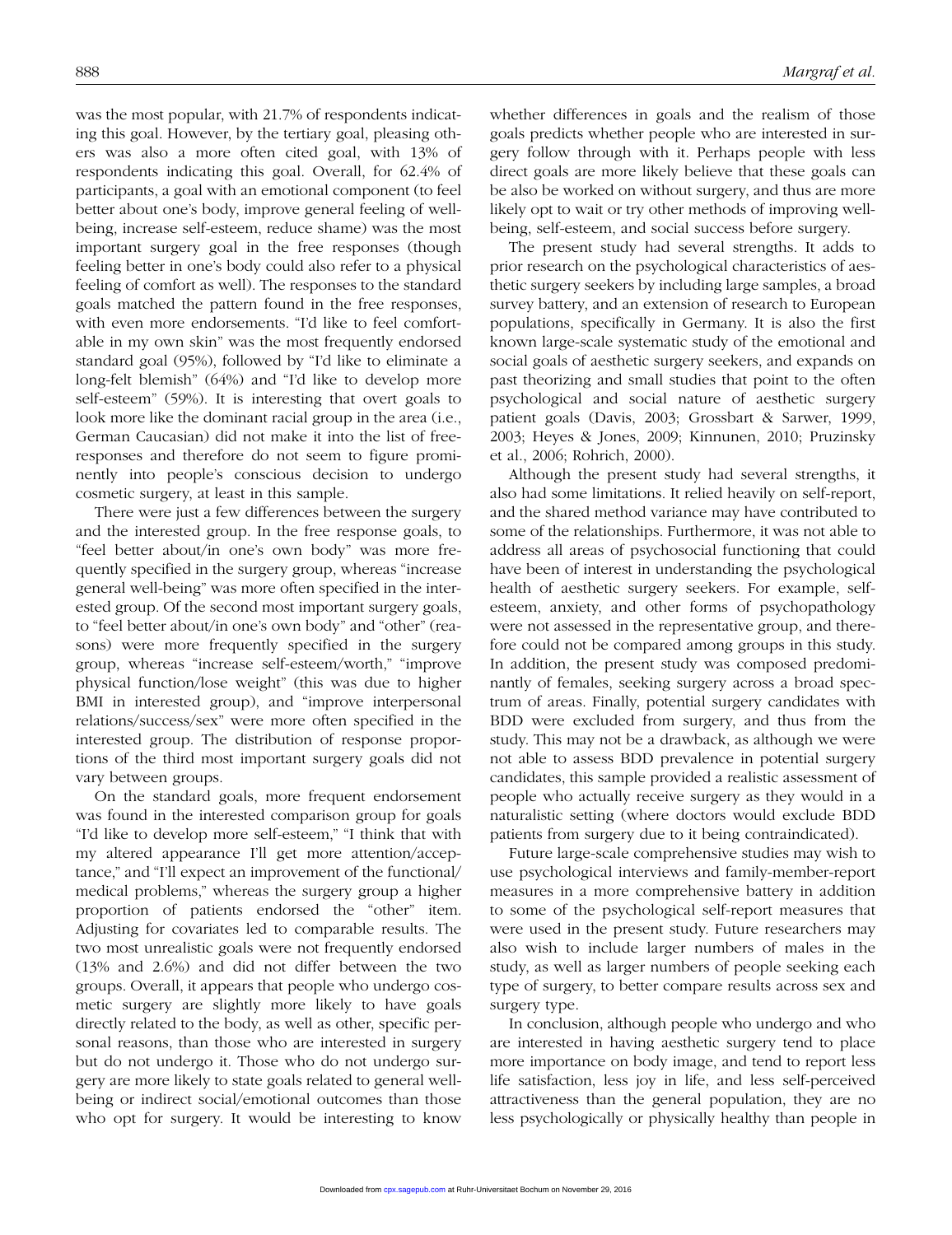the general population, and they hold generally realistic goals. The most important area for continued research in the study of the psychology of aesthetic surgery and in light of findings indicating positive effects of surgery on the well-being of those who seek it out (Margraf et al., 2013) is to examine the effects of psychotherapy in comparison to surgery. This should be examined in those with lower mental health, and given the emotional content of many patients' goals, it would be fruitful to also examine the effects of psychotherapy in improving appearancerelated emotional well-being in those with highly emotional goal content. It may be that psychotherapy is highly effective for these would-be patients.

#### Author Contributions

J. Margraf developed the study concept. J. Margraf and A. H. Meyer contributed to the study design. Testing and data collection were supervised by J. Margraf and Mang Medical One. K. L. Lavallee and A. H. Meyer worked with graduate students to code the data, designed and performed the data analysis, and interpreted the analyses. K. L. Lavallee drafted the manuscript, A. H. Meyer drafted the critical analyses section, and A. H. Meyer and J. Margraf provided critical revisions. All authors approved the final version of the manuscript for submission.

#### Acknowledgments

We appreciate the participants in this study, the research assistants on the project for their assistance in data collection and management, and Daniela Conrad and Lisanne Koch for their work on coding the data.

#### Declaration of Conflicting Interests

The authors declared that they had no conflicts of interest with respect to their authorship or the publication of this article.

#### Funding

This study was supported by Mang Medical One AG, a large provider of plastic surgery in Germany, under the direction of the first author while at the Department of Psychology at the University of Basel. The study directors were scientifically independent and not bound by the directives on any important issues such as design, analysis, and presentation.

#### References

- Ambro, B. T., & Wright, R. J. (2010). Depression in the cosmetic surgery patient. *Facial Plastic Surgery*, *26*, 333–338.
- American Society of Plastic Surgery. (2010). *Report of the 2010 plastic surgery statistics*. Retrieved from http://www.plasticsurgery.org/News-and-Resources/Statistics.html
- Baker, J. L., Jr., Kolin, I. S., & Bartlett, E. S. (1974). Psychosexual dynamics of patients undergoing mammary augmentation. *Plastic and Reconstructive Surgery*, *53*, 652–659.
- Beale, S., Lisper, H. O., & Palm, B. (1980). A psychological study of patients seeking augmentation mammaplasty. *British Journal of Psychiatry*, *136*, 133–138.
- Berggren, N., Jordahl, H., & Poutvaara, P. (2010). The Looks of a Winner: Beauty and Electoral Success. *Journal of Public Economics 94*, 8–15.
- Brooks, R. (1996). EuroQol: The current state of play. *Health Policy*, *37*, 53–72.
- Cash, T. F. (2003). *Brief manual for the Appearance Schemas Inventory–Revised*. Retrieved from http://www.bodyimages.com
- Cash, T. F., Melnyk, S. E., & Hrabosky, J. I. (2004). The assessment of body image investment: An extensive revision of the appearance schemas inventory. *International Journal of Eating Disorders*, *35*, 305–316.
- Cook, S. A., Rosser, R., Toone, H., James, M. I., & Salmon, P. (2006). The psychological and social characteristics of patients referred for NHS cosmetic surgery: Quantifying clinical need. *Journal of Plastic, Reconstructive & Aesthetic Surgery*, *59*, 54–64.
- Crerand, C. E., Franklin, M. E., & Sarwer, D. B. (2006). Body dysmorphic disorder and cosmetic surgery. *Plastic and Reconstructive Surgery*, *118*, 167e-180e.
- Davis, K. (2003). Surgical passing: Or why Michael Jackson's nose makes us uneasy. *Feminist Theory*, *4*, 73–92.
- Derogatis, L. R. (1994). *The Symptom Checklist 90–R: Administration scoring and procedures manual* (3rd ed.). Minneapolis, MN: National Computing Systems.
- Diener, E., Wolsic, B., & Fujita, F. (1995). Physical attractiveness and subjective well-being. *Journal of Personality and Social Psychology*, *69*, 120–129.
- Eckel, C. C., & Wilson, R. K. (2006). Judging a book by its cover: Beauty and expectations in a trust game. *Political Research Quarterly*, *59*, 189–202.
- EuroQol Group. (1990). EuroQol—A new facility for the measurement of health-related quality of life. *Health Policy*, *16*, 199–208.
- EuroQol Group. (2013). *EQ-5D-3L user guide*. Retrieved from http://www.euroqol.org
- Frederick, D. A., Lever, J., & Peplau, L. A. (2007). Interest in cosmetic surgery and body image: Views of men and women across the lifespan. *Plastic and Reconstructive Surgery*, *120*, 1407–1415.
- French, M. T. (2002). Physical appearance and earnings: Further evidence. *Applied Economics*, *34*, 569–572.
- Fresco, D. M., Coles, M. E., Heimberg, R. G., Liebowitz, M. R., Hami, S., Stein, M. B., & Goetz, D. (2001). The Liebowitz Social Anxiety Scale: A comparison of the psychometric properties of self-report and clinician-administered formats. *Psychological Medicine*, *31*, 1025–1035.
- Furnham, A., & Levitas, J. (2012). Factors that motivate people to undergo cosmetic surgery. *Canadian Journal of Plastic Surgery/Journal canadien de chirurgie plastique*, *20*, e47–e50.
- Greiner, W., Weijnen, T., Nieuwenhuizen, M., Oppe, S., Badia, X., Busschbach, J., . . . Dolan, P. (2003). A single European currency for EQ-5D health states. Results from a six-country study. *European Journal of Health Economics*, *4*, 222–231.
- Grob, A. (1995). Subjective well-being and significant life-events across the life-span. *Swiss Journal of Psychology*, *54*, 3–18.
- Grocholewski, A., Heinrichs, N., & Lingnau, A. (2007). Selektive Aufmerksamkeit im Gesichtsbereich bei Personen mit einem kosmetisch–medizinischen [Selective visual attention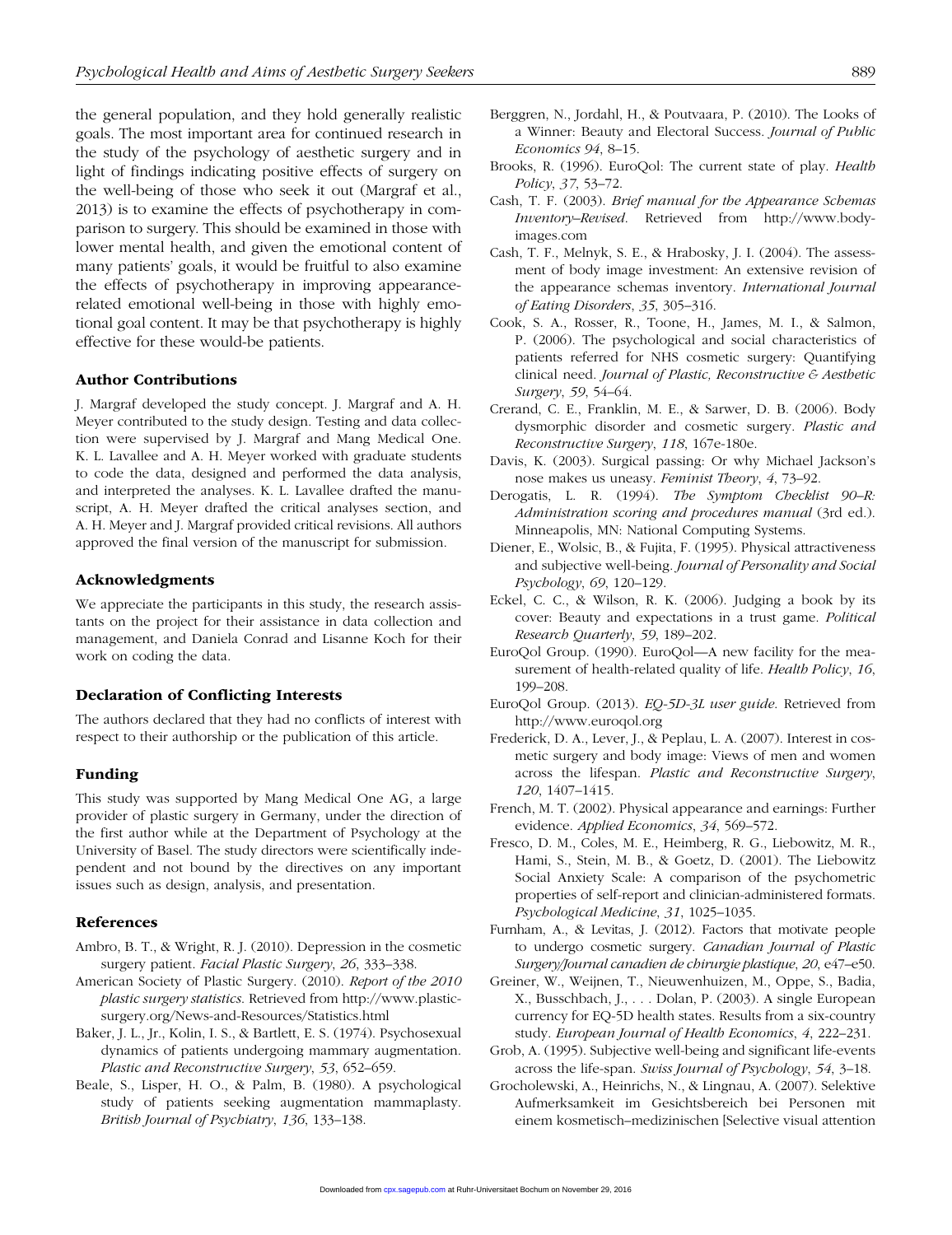in the facial area in individuals planning cosmetic medical treatment]. *Zeitschrift für Klinische Psychologie und Psychotherapie*, *36*, 57–66.

- Grocholewski, A., Tuschen-Caffier, B., Margraf, J., & Heinrichs, N. (2011). Überzeugungen über das Erscheinungsbild: Eine Fragebogenvalidierung [Beliefs about appearance: A questionnaire validation]. *Zeitschrift für Klinische Psychologie und Psychotherapie*, *40*, 85–93.
- Grossbart, T. A., & Sarwer, D. B. (1999). Cosmetic surgery: Surgical tools—psychosocial goals. *Seminars in Cutaneous Medicine and Surgery*, *18*, 101–111.
- Grossbart, T. A., & Sarwer, D. B. (2003). Psychosocial issues and their relevance to the cosmetic surgery patient. *Seminars in Cutaneous Medicine and Surgery*, *22*, 136–147.
- Haas, C. F., Champion, A., & Secor, D. (2008). Motivating factors for seeking cosmetic surgery: A synthesis of the literature. *Plastic Surgical Nursing*, *28*, 177–182.
- Hamermesh, D. S., & Biddle, J. E. (1994). Beauty and the labor market. *American Economic Review*, *84*, 1174–1194.
- Handcock, M. S., & Morris, M. (1999). *Relative distribution methods in the social sciences*. New York, NY: Springer.
- Heyes, C. J., & Jones, M. (Eds.). (2009). *Cosmetic surgery: A feminist primer*. Burlington, VT: Ashgate.
- Imadojemu, S., Sarwer, D. B., Percec, I., Sonnad, S. S., Goldsack, J. E., Berman, M., & Sobanko, J. F. (2013). Influence of surgical and minimally invasive facial cosmetic procedures on psychosocial outcomes: A systematic review. *JAMA Dermatology*, *149*, 1325–1333.
- International Society of Aesthetic and Plastic Surgery. (2011). *ISAPS international survey on aesthetic/cosmetic procedures performed in 2010*. Retrieved from http://www.isaps [.org/isaps-global-statistics-2011.html](http://www.isaps.org/isaps-global-statistics-2011.html)
- Janssen, M. F., Pickard, A. S., Golicki, D., Gudex, C., Niewada, M., Scalone, L., . . . Busschbach, J. (2013). Measurement properties of the EQ-5D-5L compared to the EQ-5D-3L across eight patient groups: A multi-country study. *Quality of Life Research*, *22*, 1717–1727.
- Kinnunen, T. (2010). "A second youth": Pursuing happiness and respectability through cosmetic surgery in Finland. *Sociology of Health & Illness*, *32*, 258–271.
- Kiresuk, T. J., & Sherman, R. E. (1968). Goal attainment scaling: A general method for evaluating comprehensive community mental health programs. *Community Mental Health Journal*, *4*, 443–453.
- Kościński, K. (2007). Facial attractiveness: General patterns of facial preferences. *Anthropological Review*, *70*, 45–79.
- Langlois, J. H., Kalakanis, L., Rubenstein, A. J., Larson, A., Hallam, M., & Smoot, M. (2000). Maxims or myths of beauty? A meta-analytic and theoretical review. *Psychological Bulletin*, *126*, 390–423.
- Liebowitz, M. R. (1987). Social phobia. *Modern Problems of Pharmacopsychiatry*, *22*, 141–173.
- Lipworth, L., Kjoller, K., Holmich, L. R., Friis, S., Olsen, J. H., & McLaughlin, J. K. (2009). Psychological characteristics of Danish women with cosmetic breast implants. *Annals of Plastic Surgery*, *63*, 11–14.
- Magro, A. M. (1999). Evolutionary-derived anatomical characteristics and universal attractiveness. *Perceptual and Motor Skills*, *88*, 147–166.
- Margraf, J., Meyer, A. H., & Lavallee, K. L. (2013). Well-being from the knife? Psychological effects of aesthetic surgery. *Clinical Psychological Science*, *1*, 239–252.
- Mobius, M. M., & Rosenblat, T. S. (2005). Why beauty matters. *American Economic Review*, *96*, 222–235.
- Prinz, U., Nutzinger, D. O., Schulz, H., Petermann, F., Braukhaus, C., & Andreas, S. (2008). Die Symptom-Checkliste-90-R und ihre Kurzversionen: Psychometrische Analysen bei Patienten mit psychischen Erkrankungen [The Symptom Check-List-90-R (SCL-90-R) and the short versions of the SCL-90-R: Psychometric analyses of inpatients with mental disorders]. *Physikalische Medizin Rehabilitationsmedizin Kurortmedizin*, *18*, 337–343.
- Pruzinsky, T., Sarwer, D. B., Cash, T. F., Goldwyn, R. M., Persing, J. A., & Whitaker, L. A. (2006). Multiple perspectives on the psychology of plastic surgery. In D. B. Sarwer, T. Pruzinsky, T. F. Cash, R. M. Goldwyn, J. Persing, & L. A. Whitaker (Eds.), *The psychology of reconstructive and cosmetic surgery: Clinical, empirical, and ethical perspectives* (pp. 3–11). Philadelphia, PA: Lippincott Williams & Wilkins.
- Reingen, P. H., & Kernan, J. B. (1993). Social perception and interpersonal influence. *Journal of Consumer Psychology*, *2*, 25–38.
- Rhodes, G. I., Simmons, L. W., & Peters, M. C. (2005). Attractiveness and sexual behavior: Does attractiveness enhance mating success. *Evolution and Human Behavior*, *26*, 186–201.
- Rohrich, R. J. (2000). The who, what, when, and why of cosmetic surgery: Do our patients need a preoperative psychiatric evaluation? *Plastic and Reconstructive Surgery*, *106*, 1605–1607.
- Rosenblat, T. S. (2008). The beauty premium: Physical attractiveness and gender in dictator games. *Negotiations Journal*, *24*, 465–481.
- Rubenstein, A. J., Langlois, J. H., & Roggman, L. A. (2002). What makes a face attractive and why: The role of averageness in defining facial beauty. In G. Rhodes & L. A. Zebrowitz (Eds.), *Facial attractiveness: Evolutionary cognitive and social perspectives* (Advances in visual cognition, Vol. 1, pp. 1–33). Westport, CT: Praeger.
- Ryan, R. M., & Deci, E. L. (2001). On happiness and human potentials: A review of research on hedonic and eudaimonic well-being. *Annual Review of Psychology*, *52*, 141–166.
- Sarwer, D. B., Bartlett, S. P., Bucky, L. P., LaRossa, D., Low, D. W., Pertschuk, M. J., . . . Whitaker, L. A. (1998). Bigger is not always better: Body image dissatisfaction in breast reduction and breast augmentation patients. *Plastic and Reconstructive Surgery*, *101*, 1956–1963.
- Sarwer, D. B., Cash, T. F., Magee, L., Williams, E. F., Thompson, J. K., Roehrig, M., . . . Romanofski, M. (2005). Female college students and cosmetic surgery: An investigation of experiences, attitudes, and body image. *Plastic and Reconstructive Surgery*, *115*, 931–938.
- Sarwer, D. B., & Spitzer, J. C. (2012). Body image dysmorphic disorder in persons who undergo aesthetic medical treatments. *Aesthetic Surgery Journal*, *32*, 999–1009.
- Sarwer, D. B., Wadden, T. A., Pertschuk, M. J., & Whitaker, L. A. (1998). The psychology of cosmetic surgery: A review and reconceptualization. *Clinical Psychology Review*, *18*, 1–22.